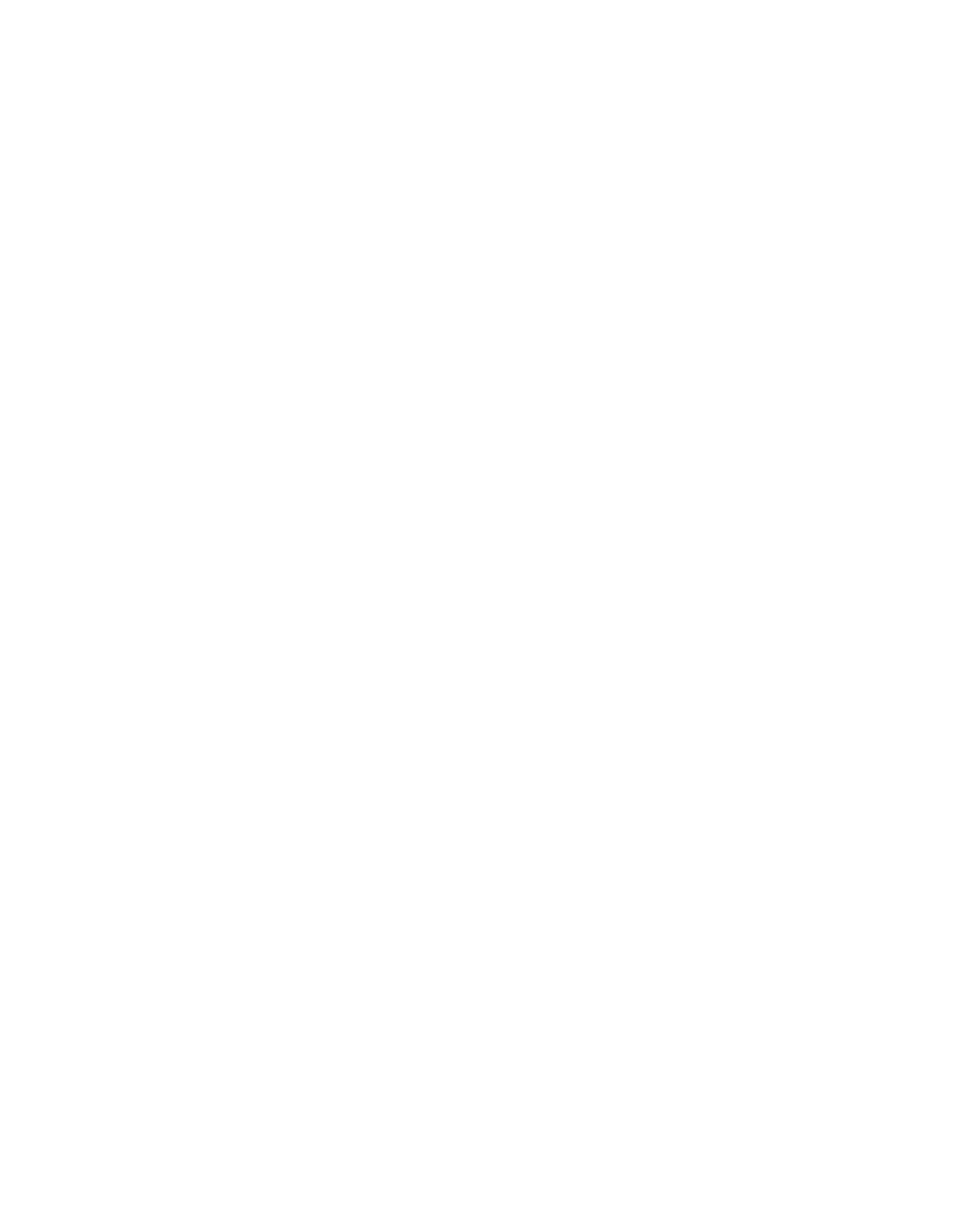## **Certificate of Group Insurance**

Kansas City Life Insurance Company certifies that in accordance with and subject to the terms of the Group Life Insurance Policy, You are insured for the benefits described in this certificate. Your insurance is subject in every respect to the terms of the Group Life Insurance Policy which alone constitutes the contract under which payments are made.

This certificate summarizes the principal provisions of the Group Life Insurance Policy. This is not a contract nor does it modify or amend the Group Life Insurance Policy. This certificate supersedes and replaces any which may have been issued to You previously.

Signed for Kansas City Life Insurance Company, a stock company, at its Home Office, 3520 Broadway, PO Box 219425, Kansas City, MO 64121-9425, Toll Free 1-877-266-6767.

or Phys of to a Chilips of Mason J. Anlines of the families of the families of the families of the families of the families o<br>Secretary President, CEO and Chairman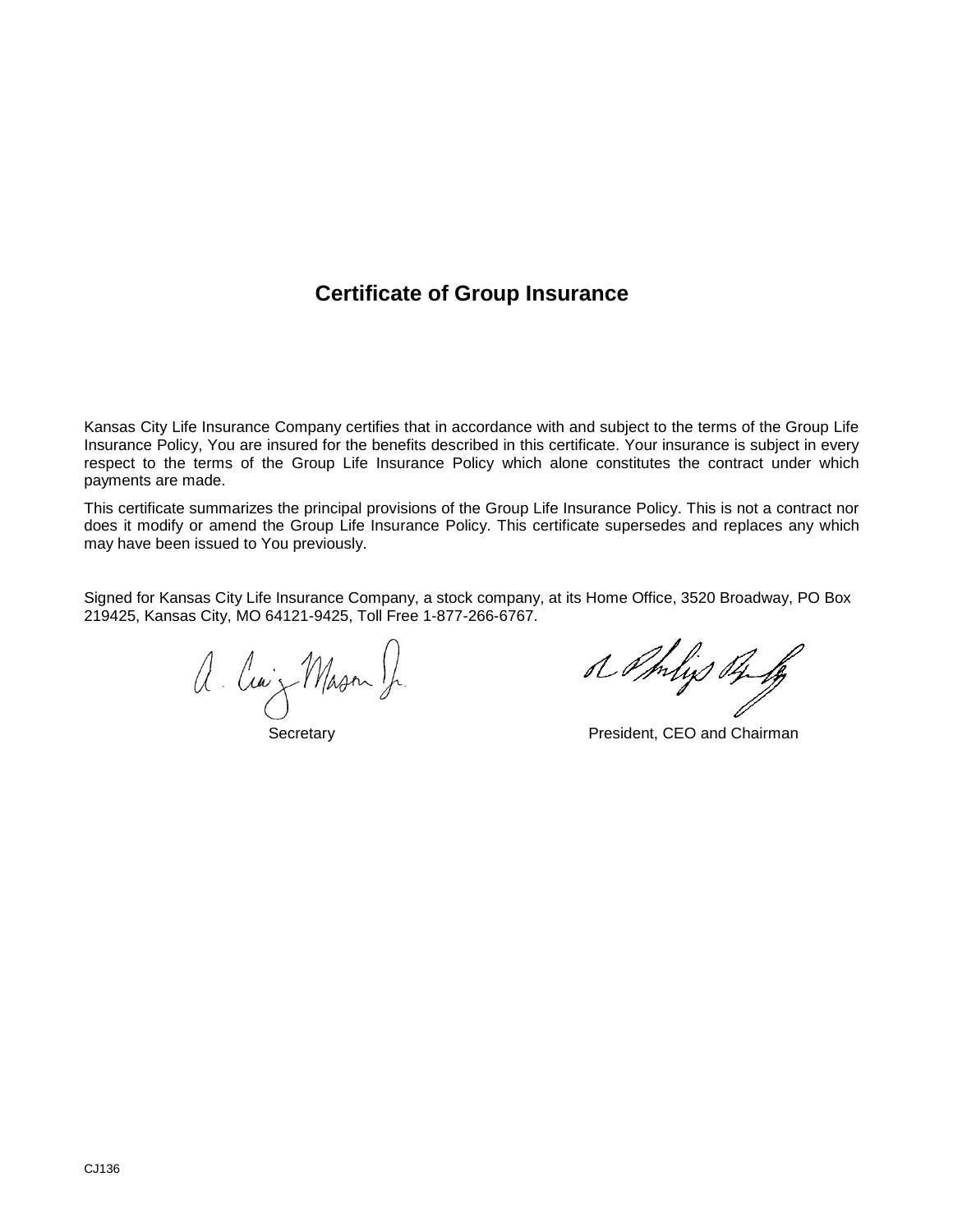## **Guide to Certificate Provisions**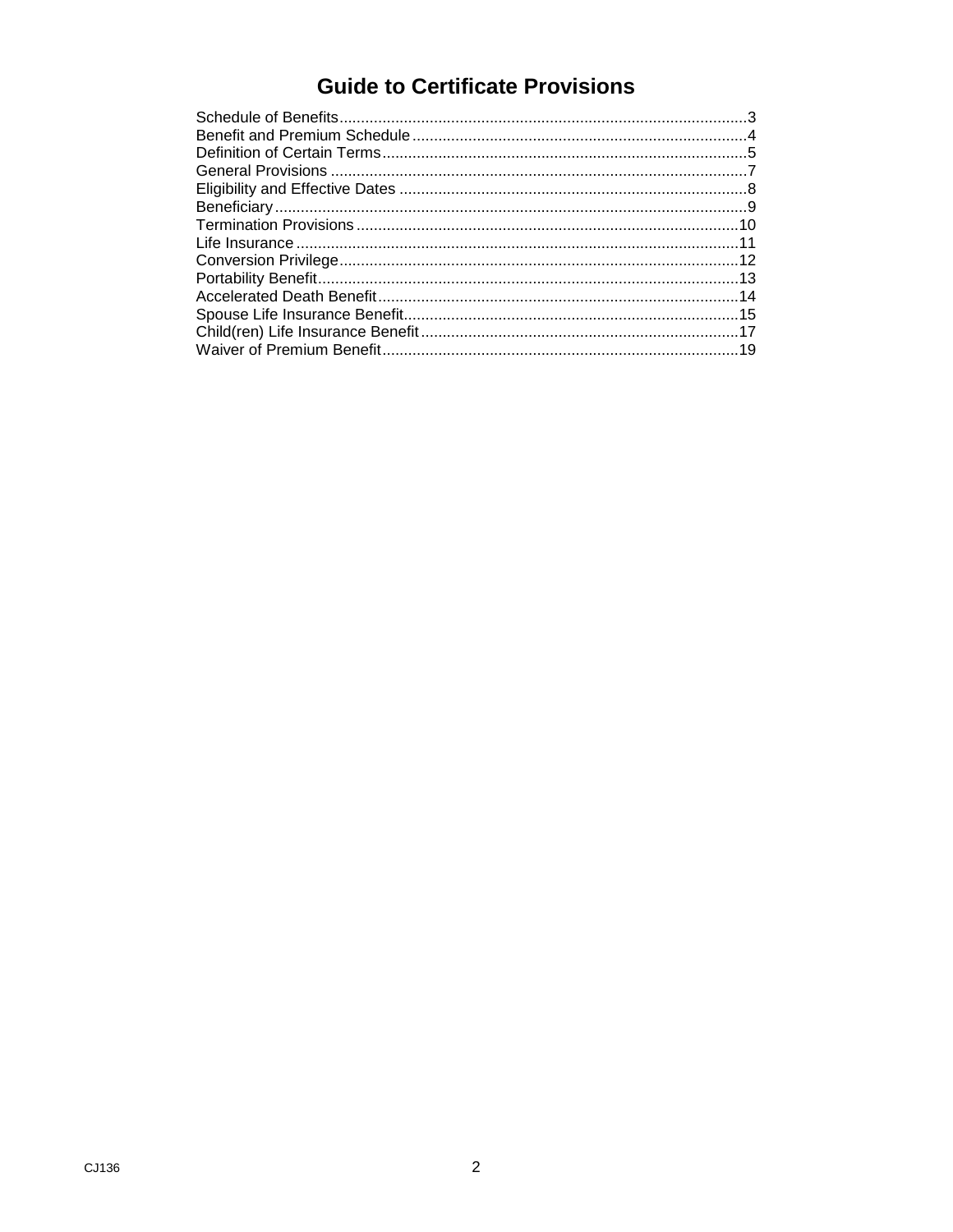## <span id="page-4-0"></span>**Schedule of Benefits**

#### **Policyholder** Evangelical Lutheran Education Association dba ELEA **Policy Number** 25515 **Policy Effective Date** November 1, 2019 **Employer**

Evangelical Lutheran Education Association dba ELEA

#### **Classes of Eligible Individuals**

**Class** 01:All full-time active employees of association member schools working 20 hours or more per week

Employees must be U.S. citizens or legal residents of the U.S. excluding temporary, seasonal employees.

**Waiting Period** As noted in Your Employer's Group Life Insurance Policy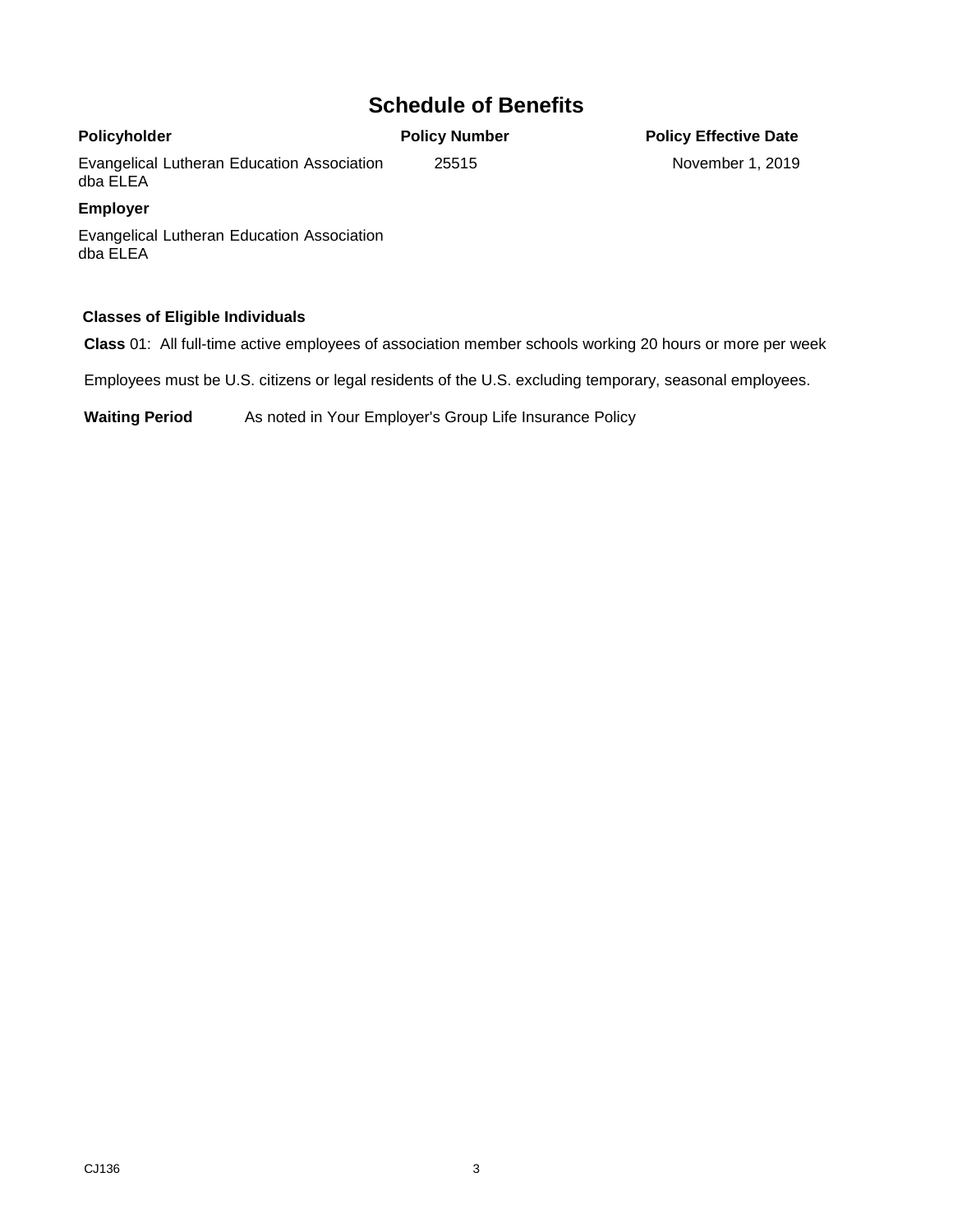## **Benefit and Premium Schedule**

#### <span id="page-5-0"></span>**Classification of Individual Amount of Life Insurance**

20 hours or more per week

All full-time active employees of

association member schools working Amount elected by the Employee on the Enrollment Form, as approved by the Company, in \$10,000 increments, a minimum of \$10,000, and a maximum of \$500,000 or 5 times Annual Salary, whichever is less.

Employees must be U.S. citizens or legal residents of the U.S. excluding temporary, seasonal employees.

Guaranteed Issue Amount is the lesser of 5 times Annual Salary or \$160,000 for Employee under the age of 70. If the Employee is age 70 or over, the Guaranteed Issue Amount is \$25,000. Amounts in excess of the Guaranteed Issue Amount require satisfactory evidence of insurability as deemed by Kansas City Life.

Coverage reduces 40% at Your age 75, 65% of the original amount at Your age 80 and 72.5% of the original amount at Your age 85 and 80% of the original amount at Your age 90. Coverage ceases at Your Retirement from the Policyholder.

#### **Spouse Life Insurance**

The amount, if any, elected by a member on the Enrollment Form, as approved by the Company. Increments of \$5,000, minimum of \$5,000, maximum of \$250,000 or one half of Your elected amount, whichever is less.

Guaranteed Issue Amount is \$50,000; amounts in excess of \$50,000 require satisfactory evidence of insurability as deemed by Kansas City Life.

Coverage reduces 40% at Your age 75, 65% of the original amount at Your age 80 and 72.5% of the original amount at Your age 85 and 80% of the original amount at Your age 90. Coverage ceases at Your Retirement from the Policyholder.

#### **Child(ren) Life Insurance**

The amount, if any, elected by the Employee on the Enrollment Form, as approved by the Company.

14 days to 6 months of age:\$1,500.

6 months of age and over: Increments of \$2,500, minimum of \$2,500 maximum of \$10,000 or one half of the Insured Individual's elected amount, whichever is less.

#### **Initial Monthly Premium Rate Table\***

| Insured Individuals Age 29 and under | \$0.073 per \$1,000 |
|--------------------------------------|---------------------|
| $30 - 34$                            | \$0.081 per \$1,000 |
| $35 - 39$                            | \$0.124 per \$1,000 |
| $40 - 44$                            | \$0.209 per \$1,000 |
| $45 - 49$                            | \$0.362 per \$1,000 |
| $50 - 54$                            | \$0.623 per \$1,000 |
| $55 - 59$                            | \$1.061 per \$1,000 |
| $60 - 64$                            | \$1.256 per \$1,000 |
| $65 - 69$                            | \$1.817 per \$1,000 |
| $70 - 74$                            | \$3.331 per \$1,000 |
| $75 - 79$                            | \$3.331 per \$1,000 |
| Age 80 and over                      | \$3.331 per \$1,000 |
| *Spouse rate based on Employee's age |                     |

Spouse rate based on Employee's age.

\$0.420 per unit of Dependent Child(ren) Life Insurance (unit equals \$1,500 for child 14 days to 6 months and \$2,500 for Children over 6 months of age).

Contributions from Insured Individuals are required.

Waiver of Premium is included.

Accelerated Death Benefit is included.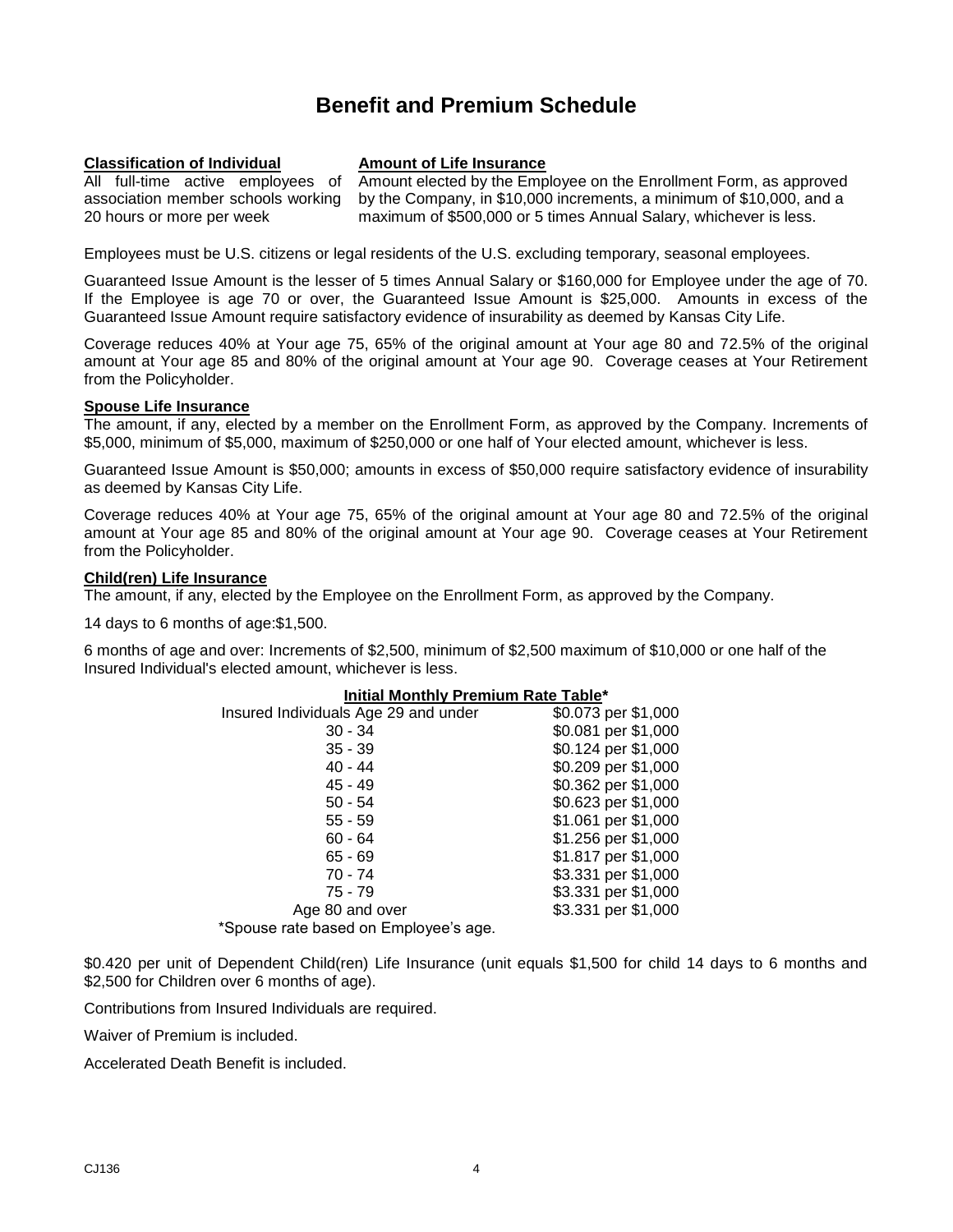## **Definition of Certain Terms**

#### <span id="page-6-0"></span>**Actively-at-work**

You are considered Actively-at-work with the Employer on a day that is Your regularly scheduled workday, if You are performing the material and substantial duties of Your job in the usual manner at Your regular place of employment on a full-time basis for a minimum of 20 hours per week. You will be deemed to be Activelyat-work on a day that is not one of Your scheduled workdays only if You were Actively-at-work on the preceding scheduled workday.

#### **Amount of Life Insurance**

The amount elected on the Enrollment Form, as approved by the Company.

#### **Annual Salary**

Your annual fixed rate of compensation in effect immediately prior to the date of loss, excluding overtime, bonuses, expenses, allowances and other compensation except commissions. Commissions will be included for the preceding 24 months or from the date of employment, whichever is less.

Your Amount of Insurance will be calculated based on the lesser of Your Annual Salary as calculated above or the premium amount actually received by Us.

#### **Beneficiary**

The person designated by You to receive the proceeds of the policy payable upon a Covered Person's death.

#### **Company**

Kansas City Life Insurance Company, a Missouri corporation, whose Home Office is 3520 Broadway, PO Box 219425, Kansas City, MO 64121-9425, and telephone number is 816-753-7000. The Company is also referred to as We, Our or Us.

#### **Covered Person**

All individuals whose insurance is in force under the policy, including any Spouse and Child(ren), as defined.

#### **Employee**

A person who works the minimum number of regularly scheduled hours for the Employer indicated on the Schedule of Benefits. This specifically excludes a Retired Employee. An Employee is not someone who is temporary or seasonal; who is a consultant to the Employer; who is a subcontractor or independent contractor; or who is a member of the board of directors of the Employer. Owners, partners and sole proprietors are considered to be Employees only if they work the minimum number of regularly scheduled hours for the Employer.

#### **Employer**

The Employer and covered Subsidiaries, Divisions or Affiliates as indicated in the Group Life Insurance Policy in Section 1 Policy Data.

#### **Enrollment Form**

A form provided by or acceptable to Kansas City Life which may be used for the purpose of collecting coverage information from You.

#### **Evidence of Insurability**

A statement of an individual's current health and medical history upon which Kansas City Life Insurance Company will determine acceptance for insurance.

#### **Group Life Insurance Policy**

The policy of insurance made by the Company and the Policyholder to insure individuals participating in the plan.

#### **Guaranteed Issue Amount**

The maximum Amount of Life Insurance which is available to You without Evidence of Insurability. The Guaranteed Issue Amount only applies at initial eligibility.

#### **Policyholder**

The entity to which the Group Life Insurance Policy is issued.

#### **Principal Sum**

The amount of the Accidental Death & Dismemberment Benefit. The Principal Sum will be the same as the Amount of Life Insurance elected on the Enrollment Form, as approved by the Company.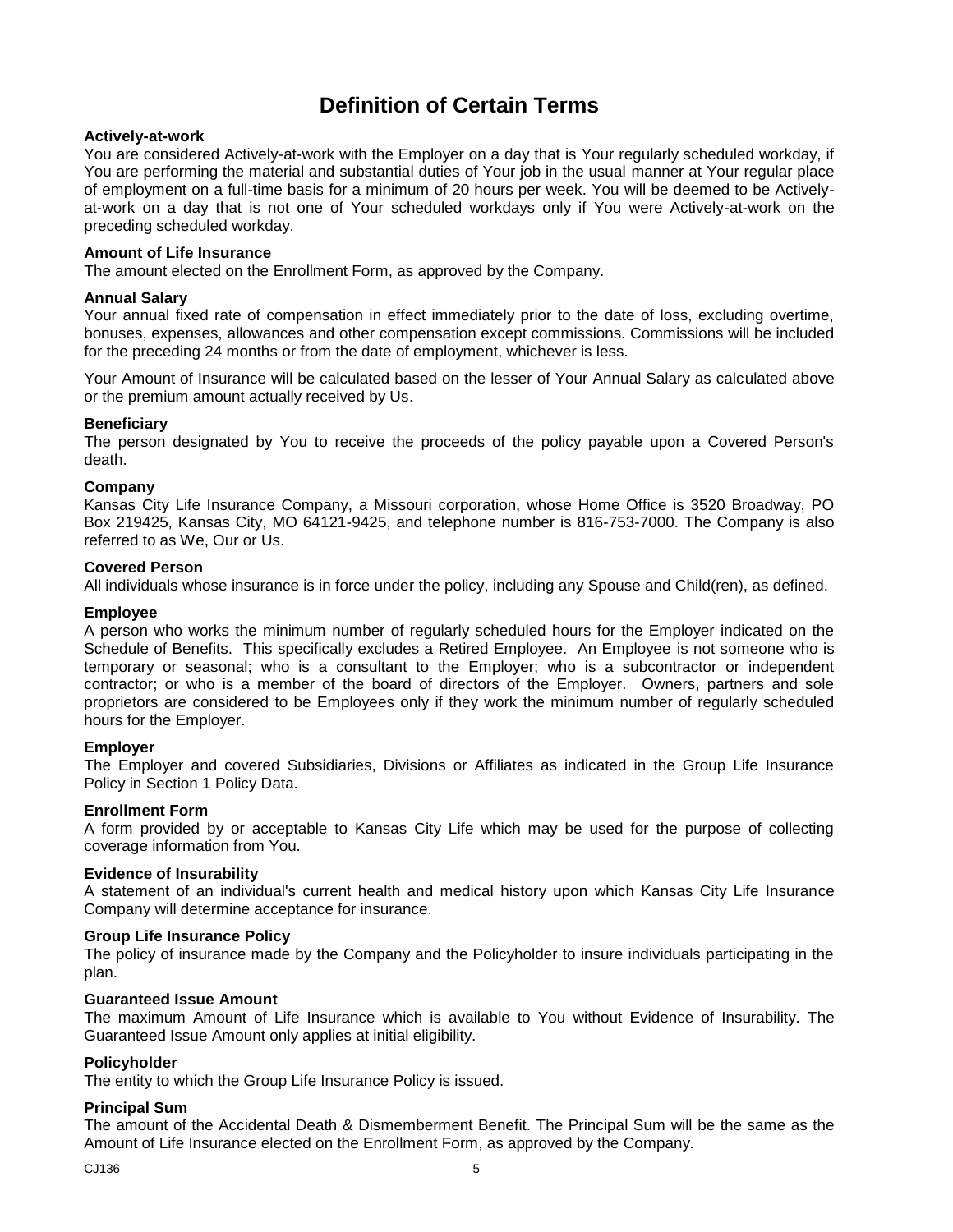**Retirement, Retired** means the earlier of the following:

- 1) the date Your retirement pension benefits commence under any law of federal state, county, or municipal retirement system if such pension benefits include any credit for employment with the Policyholder;
- 2) the date Your retirement pension benefits commence under any plan which the Policyholder sponsors, makes or has made contributions to; or
- 3) the date Your retirement benefits commence under the United States Social Security Act, or under any similar plan or act.

#### **You/Your**

The Insured member to whom this certificate is issued.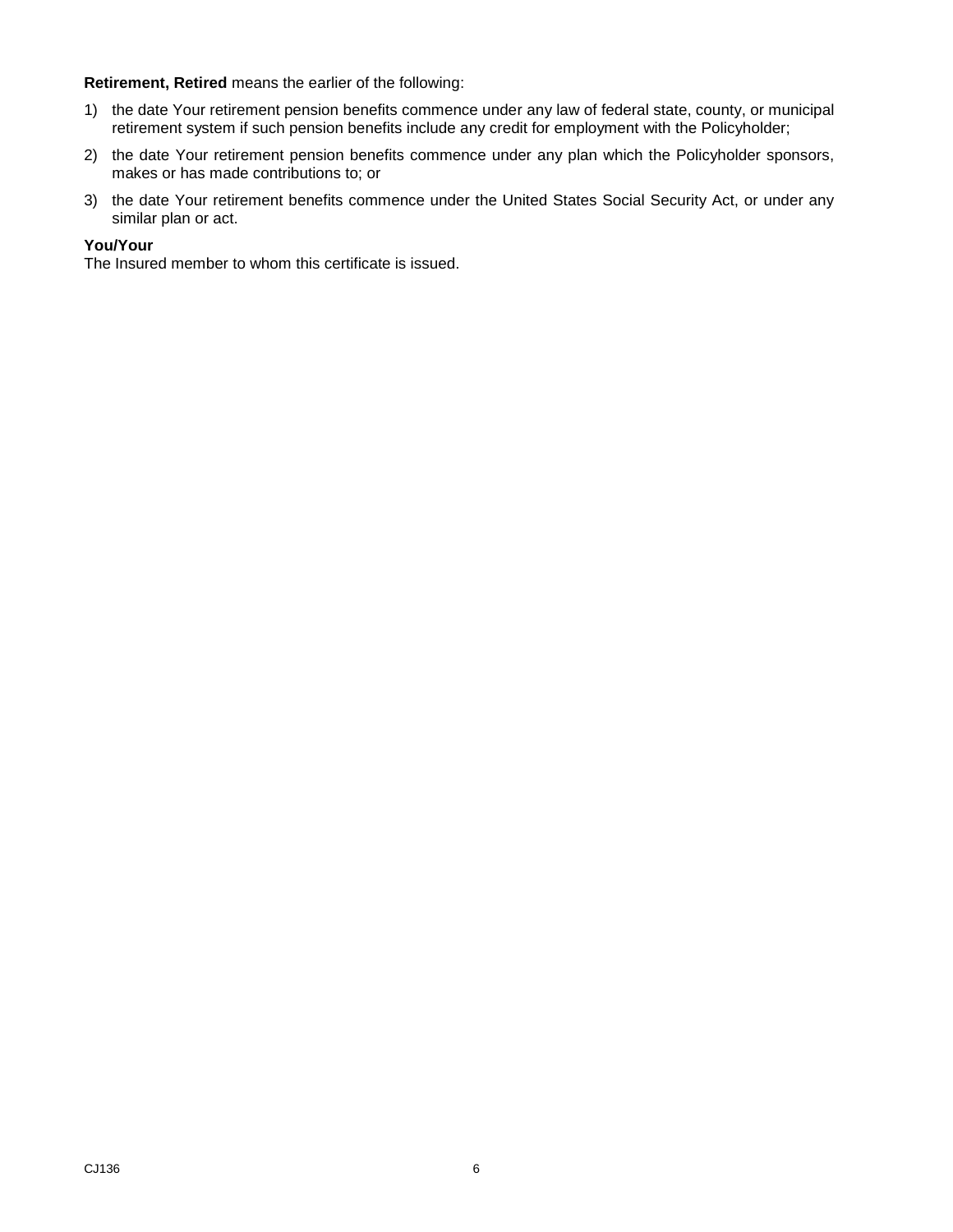## **General Provisions**

#### <span id="page-8-0"></span>**Are there any limitations on a Covered Person's life insurance benefit?**

If a Covered Person dies by suicide, while sane or insane, within two years of the policy effective date, the amount payable by Us will be equal to the total premiums paid.

If a Covered Person dies by suicide, while sane or insane, within two years after the effective date of any increase in the specified amount, the amount payable by Us associated with such increase will be limited to the cost of insurance associated with the increase.

#### **When can this plan be contested?**

Except for non-payment of premium, Your coverage under this Policy cannot be contested after two years from the date You become covered under this plan.

No statement relating to insurability will be used to contest the insurance for which the statement was made after the insurance has been in force for two years during the individual's lifetime. In order to contest coverage, the statement must be in writing and signed by the affected individual.

#### **Can We have a claimant examined or request an autopsy?**

We reserve the right to have a claimant examined and to have an autopsy performed, if not forbidden by law. Any such examinations will be as reasonably required by Us and at Our expense.

#### **When can legal action be taken?**

Legal action cannot be taken against Us:

- 1) sooner than 60 days after proof of loss has been furnished; or
- 2) three or more years after the time proof of loss is required to be furnished according to the terms of the Policy.

#### **Who interprets policy terms and conditions?**

Kansas City Life Insurance Company has full discretion and authority to determine eligibility for benefits and to construe and interpret all terms and provisions of the Group Insurance Policy.

#### **How does this plan affect Workers' Compensation coverage?**

The policy does not replace Workers' Compensation or affect any requirement for Workers' Compensation coverage.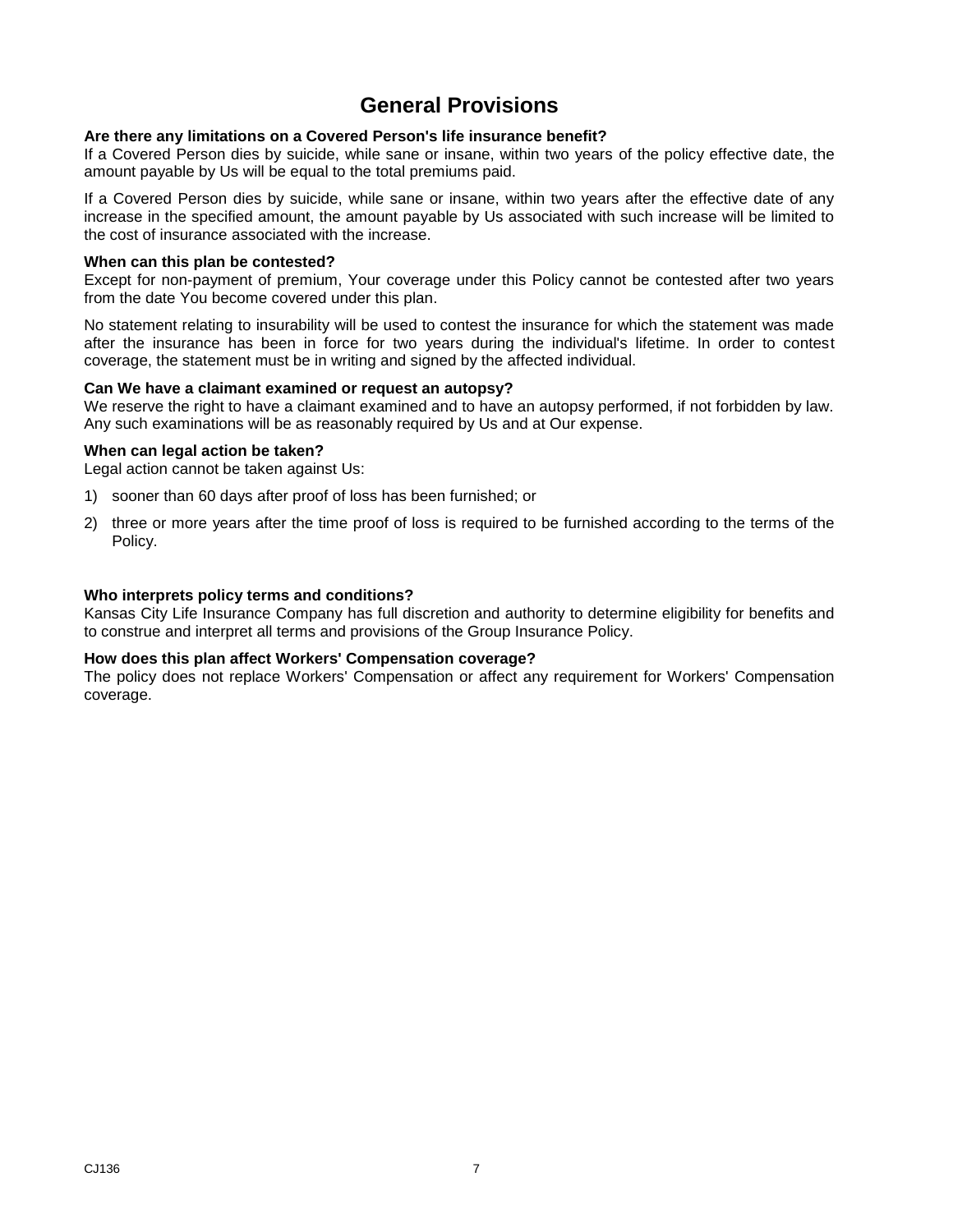## **Eligibility and Effective Dates**

#### <span id="page-9-0"></span>**How do I apply for coverage?**

You need to complete, sign, and return an individual Enrollment Form to set up Your insurance record.

#### **What are the eligibility requirements?**

You must be a member of one of the classes of individuals eligible for insurance shown in the Schedule of Benefits and complete the waiting period on or after the effective date of the Group Life Insurance Policy.

The waiting period as shown in the Schedule of Benefits is the time period that You must be a member of the Policyholder group before being eligible for insurance.

#### **When will my coverage be effective?**

Except as stated in **What is the Deferred Effective Date provision for Employees?**, Your coverage becomes effective at 12:01 a.m. on the latest of the following dates, provided You are Actively-at-work on the date:

- 1) You become eligible for coverage;
- 2) You sign a payroll deduction order and make written application for coverage if any part of the cost for the coverage is paid by You; and
- 3) Your Evidence of Insurability, if required, is approved by the Company.

Evidence of Insurability, that is satisfactory to the Company and provided at Your expense, must be submitted if:

- 1) written application for coverage is made more than 31 days after You became eligible for coverage; or
- 2) coverage is elected after You have requested:
	- a) termination of coverage; or
	- b) cancellation of payroll deduction.

#### **What is the Deferred Effective Date provision for Employees?**

If You are absent from work due to a physical or mental condition on the date Your insurance, an increase in coverage or a new benefit added to the Policy would otherwise have become effective, the effective date of Your insurance, any increase in insurance or the additional benefit will be deferred until the date You return to work as an Active Full-time or Part-time Employee.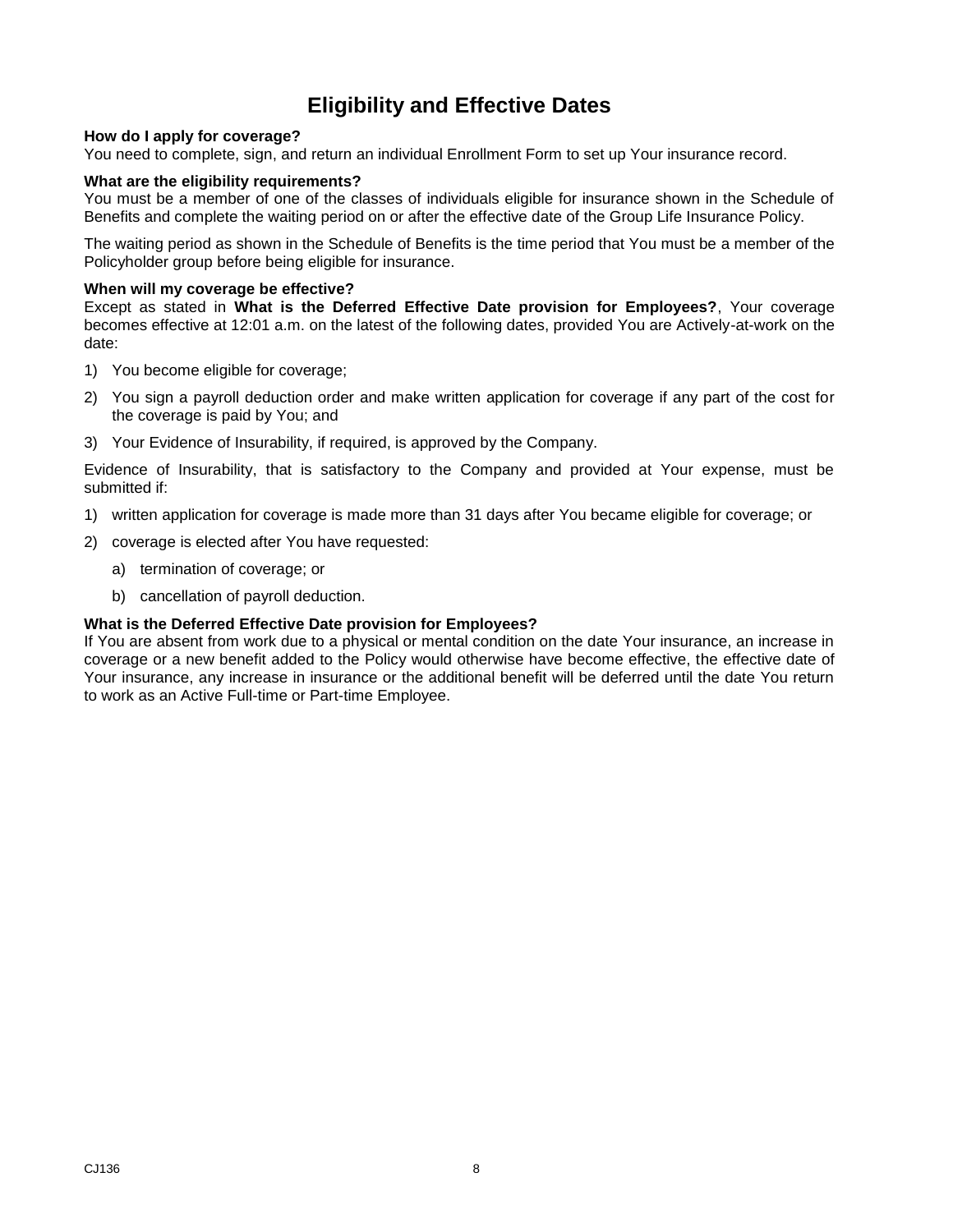## **Beneficiary**

#### <span id="page-10-0"></span>**What is the definition of Beneficiary?**

The person designated by You to receive the proceeds of the Group Life Insurance Policy payable upon Your death, the death of Your Spouse or Child(ren). The Policyholder may not be named as Beneficiary.

#### **How do I designate or change the Beneficiary?**

You may designate a Beneficiary or change the Beneficiary subject to the following:

- 1) a written request must be made on a form satisfactory to the Company;
- 2) the form must be signed and filed with the Company while You are living and while insurance is in force; and
- 3) the change will be effective on the date the request was signed but will have no effect on any payment made by the Company before the change was filed.

#### **How will payment be made to the Beneficiary?**

If more than one Beneficiary is designated and You do not specify their respective interests, the beneficiaries will share equally. The share of any Beneficiary who dies before You will be paid equally to the surviving beneficiaries, unless otherwise designated.

Any Beneficiary designation in an application for a policy to be issued under the Conversion or Portability provisions will be deemed notice of change of Beneficiary or beneficiaries for the Policy.

Death benefits will be paid as though the Beneficiary died before You if:

- 1) the Beneficiary dies simultaneously with or within 15 days after Your death; and
- 2) the Company has not paid the proceeds to the Beneficiary within the 15-day period.

#### **What if there is no Beneficiary living at death?**

If no Beneficiary under the Policy survives You or You fail to name a Beneficiary, benefits will be paid to any one or more of Your relatives in the order shown:

- 1) to Your surviving Spouse, but if no Spouse survives;
- 2) to the surviving Child or Children born to or legally adopted by You, equally, but if no Children survive;
- 3) to Your surviving parent or parents, equally.

In lieu of paying the benefits to any of the individuals named above, the Company may, at its option, pay the death proceeds to Your estate.

Any amount payable to a Beneficiary, who is a minor or is otherwise legally incompetent to give a valid release, may be paid to the legally appointed guardian of the Beneficiary. If there is no legally appointed guardian, payment may be made to the person or institution who, in the opinion of the Company, has assumed the custody and the principal support of the Beneficiary.

Any payment made by the Company in accordance with this section will fully discharge the Company from further liability for the amount of the payment.

#### **Are the death benefit proceeds subject to the claims of my creditors?**

To the extent permitted by law, the death benefit proceeds are not subject to any claims of Your creditors or any beneficiaries.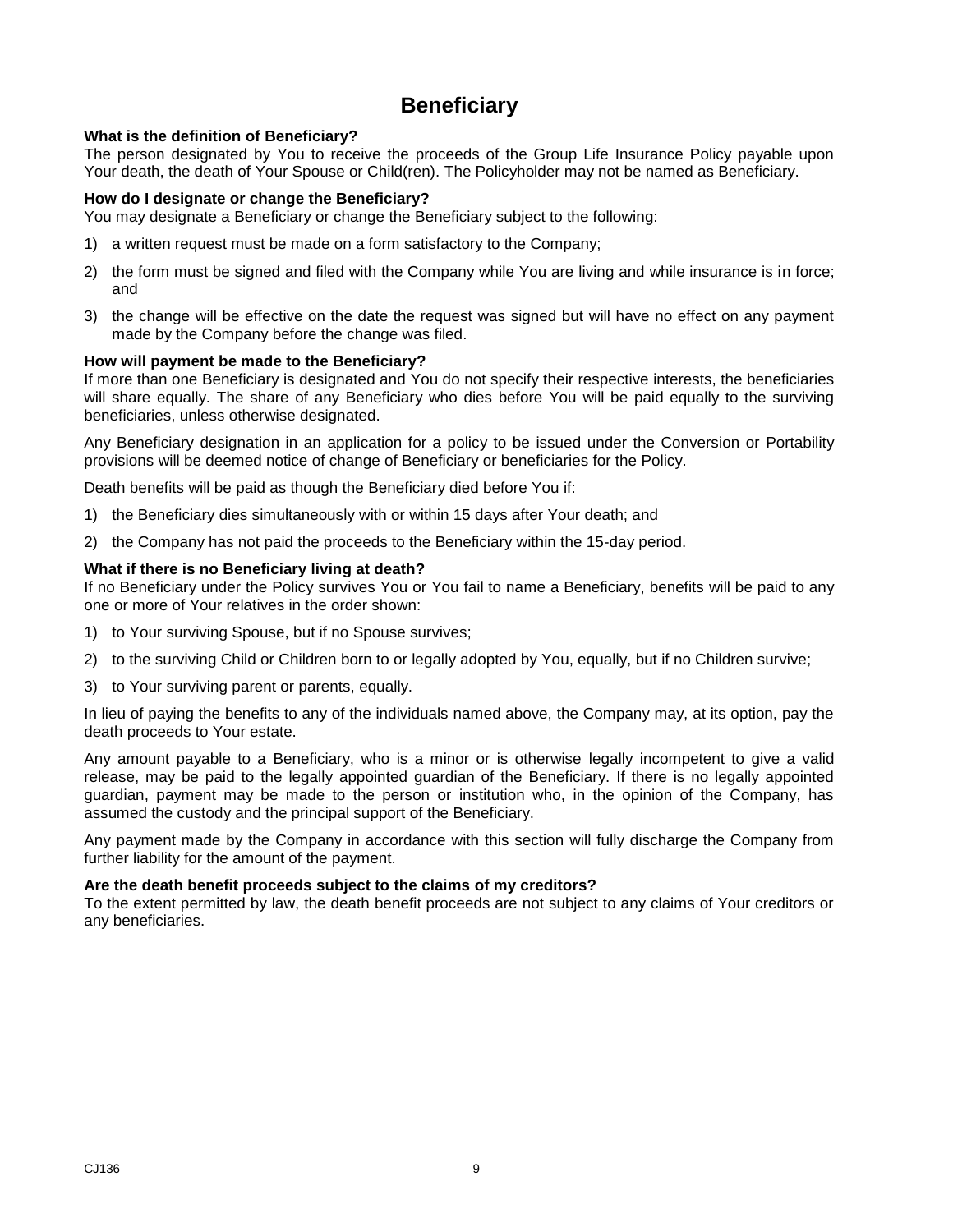## **Termination Provisions**

#### <span id="page-11-0"></span>**When will my insurance terminate?**

All insurance provided for You will terminate at 11:59 p.m. on the earliest of the following:

- 1) on the date the Group Life Insurance Policy terminates;
- 2) on the date You cease to be in an eligible class;
- 3) on the date Your membership with the Policyholder organization terminates. This will be the date You cease active work. Accrued vacation and/or sick days will not extend termination date; or
- 4) the end of the period for which You have made any required contribution.

If You are no longer Actively-at-work as a result of a disability, layoff, or leave of absence, the Employer may continue Your insurance as follows, provided premiums are paid when due:

- 1) Insurance may be continued as a result of disability until the lesser of: the end of 12 months following the month in which the disability began or the attainment of age 65.
- 2) Insurance may be continued as a result of a layoff until the end of 1 month following the month during which the layoff began.
- 3) Insurance may be continued as a result of leave of absence until the end of 1 month following the month in which the leave of absence began.
- 4) Insurance may be continued as governed by the Employer's Human Resource policy on FMLA absence for up to 12 weeks during a leave of absence elected under the federal Family and Medical Leave Act of 1993. The leave of absence must be approved and in writing by the Employer.
- 5) Insurance may be continued as governed by the Employer's Human Resource policy on Military Services leave of absence for up to 12 weeks. The leave of absence must be approved in advance and documented as leave for military purposes by the Employer.

If Your insurance is continued, the following will apply:

- 1) the required premium must be paid;
- 2) Your benefit level, or the amount of earnings upon which Your benefits may be based, will be that in effect on the day before said leave commenced; and
- 3) such continuation will cease immediately if one of the following events should occur:
	- a) the leave terminates prior to the agreed upon date;
	- b) the termination of the Group Life Insurance Policy;
	- c) non-payment of premium when due by the Policyholder or You; or
	- d) the Group Life Insurance Policy no longer insures Your class.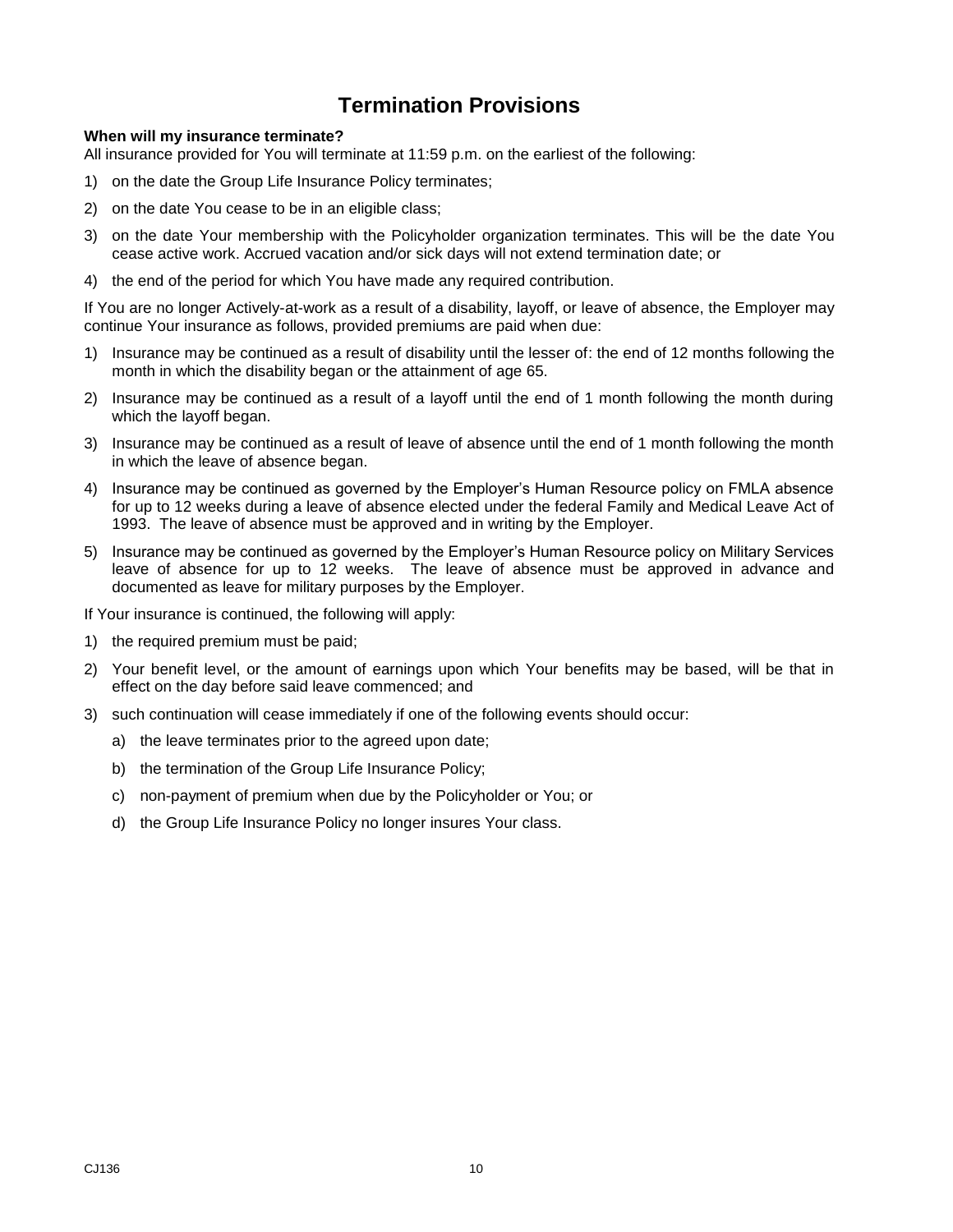## **Life Insurance**

#### <span id="page-12-0"></span>**What is the life insurance benefit?**

Upon Your death, the Company will pay the Amount of Insurance as determined from Your Enrollment Form, as approved by the Company. This amount will be payable to Your Beneficiary after the Company receives satisfactory proof of Your death.

#### **What should be done in the case of death?**

Normally, if You die while a member of the group, Your plan administrator will be aware of that fact. Consequently, the plan administrator will initiate a procedure for making a death benefit claim to the Company. Your Beneficiary may have to supply the plan administrator or the Company with certain information before a death benefit claim procedure may begin.

It is always a good idea to keep Your Beneficiary informed concerning Your coverage under this plan. In event of Your death, it will be up to Your Beneficiary or legal representative to inform the plan administrator so that a death claim procedure may begin.

#### **What recourse do You or Your Beneficiary have if Your claim is denied?**

On any claim, the claimant or His representative must appeal to Us for a full and fair review.

- 1) You or Your Beneficiary must request a review upon written application within:
	- a) 180 days of receipt of claim denial if the claim requires a determination of disability, or
	- b) 60 days of receipt of claim denial for all other claims; and
- 2) You or Your Beneficiary may request copies of all documents, records, and other information relevant to Your claim; and
- 3) You or Your Beneficiary may submit written comments, documents, records, and other information relating to Your claim.

We will respond to You or Your Beneficiary in writing with our final decision on Your claim.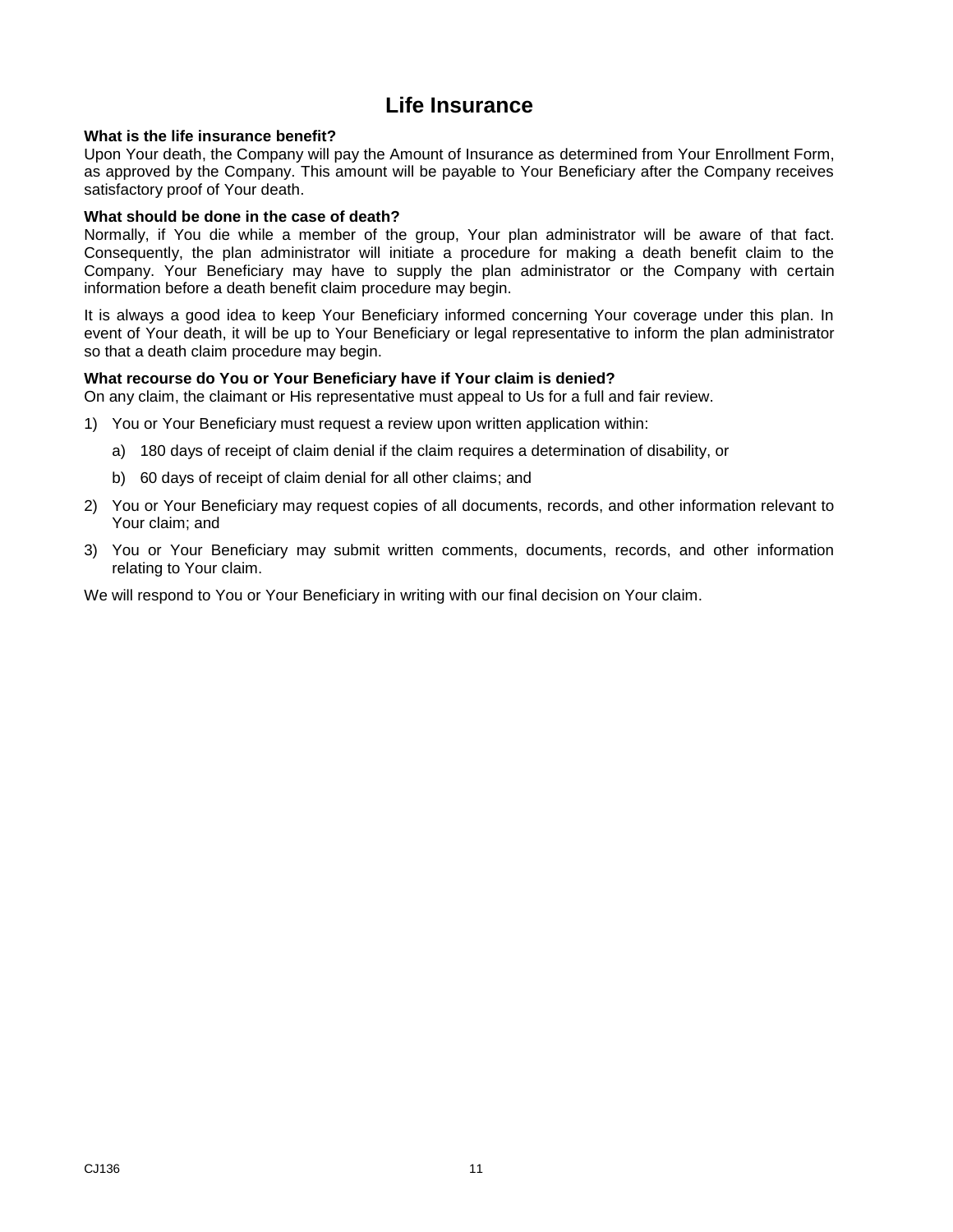## **Conversion Privilege**

#### <span id="page-13-0"></span>**If my group life coverage ends, what rights do I have to convert to a new individual policy?**

The Company will issue You a new individual policy of life insurance without Evidence of Insurability, subject to the following:

- 1) If Your group life insurance or any portion of it ends due to termination of membership with the Policyholder organization or membership in any of this policy's classes, You may convert all or any portion of Your life insurance which was in force on the date of termination. However, the Amount of Insurance may not be greater than the amount which terminated.
- 2) If Your group life insurance ends due to termination of the Group Life Insurance Policy or amendment of the Group Life Insurance Policy which makes Your class ineligible for life insurance, You may convert a limited Amount of Insurance. You must have been continuously insured under this Group Life Insurance Policy for at least five (5) consecutive years immediately before termination. The Amount of Insurance may not exceed the lesser of the amount which terminated or \$5,000.

The new individual policy will be issued only if application is made and the first premium is paid to the Company within 31 days after the termination of Your insurance.

The new individual policy may be any permanent(non-term) plan in use and approved for Conversion by the Company at Your attained age. The new individual policy will be issued without:

- 1) Waiver of Premium, Accidental Death and Dismemberment, Accelerated Death Benefit, or any other rider or additional benefits;
- 2) preferred risk premium rates; or
- 3) other premium discounts.

The premium will be at the Company's customary rate then applicable to the class of risk to which You belong, and must be paid within 31 days after termination of Your group coverage. The new individual policy will take effect at the end of the 31-day period during which application for that policy may be made. The new individual policy will be in place of all benefits under the Group Life Insurance Policy.

#### **What happens if I die during the Conversion period?**

If You die during the Conversion period, the Amount of Life Insurance which You are entitled to convert will be paid to Your Beneficiary. This benefit will be paid even if You had not applied for Conversion.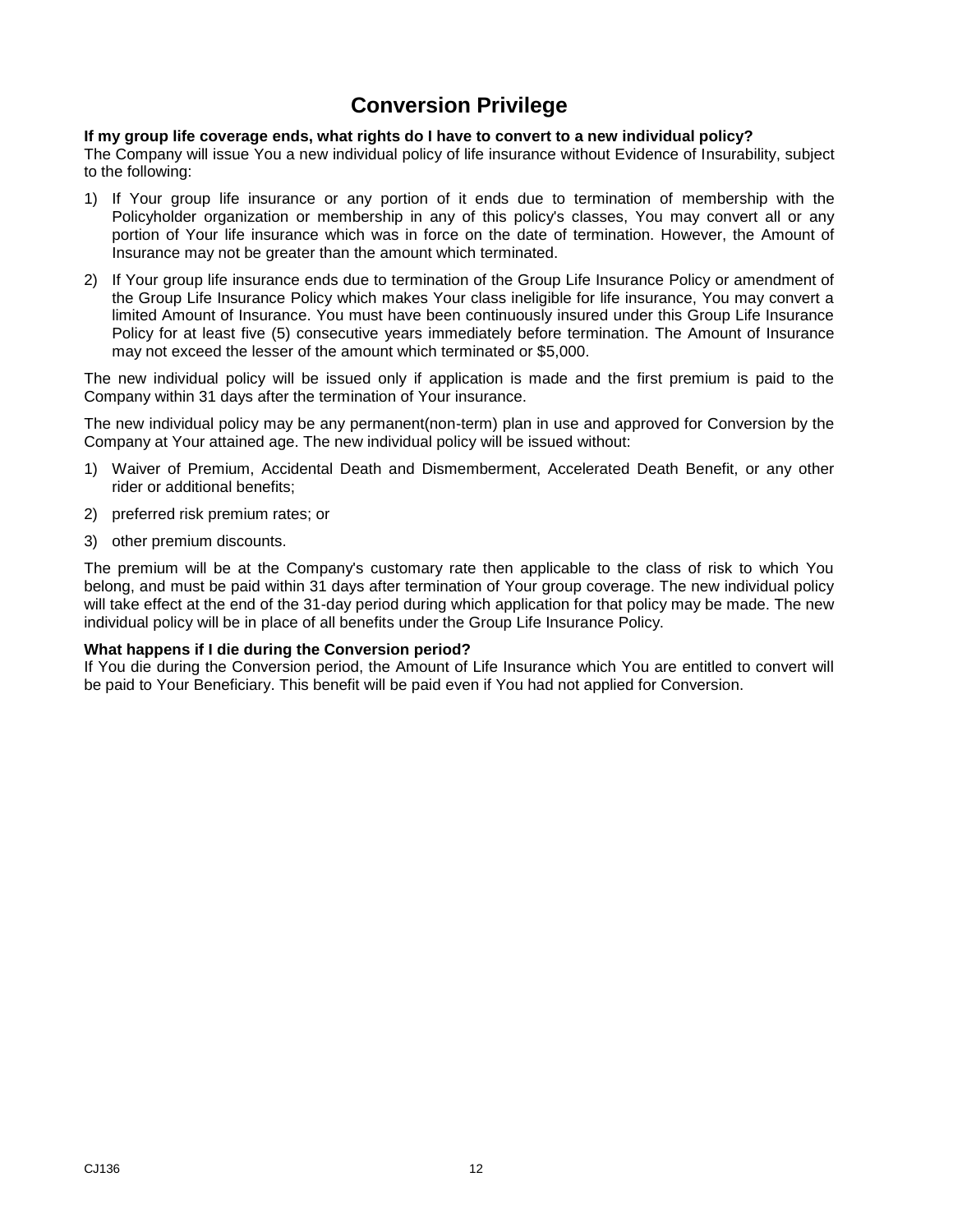## **Portability Benefit**

#### <span id="page-14-0"></span>**What is Portability?**

Portability allows You to continue Your life insurance coverage when Your coverage terminates due to:

- 1) termination of membership with the Policyholder organization;
- 2) termination of membership in an eligible class; or
- 3) termination of the insurance of any class of individuals.

You must be covered under this Group Life Insurance policy or the Employer's Prior Plan for a minimum of 12 consecutive months before You are eligible to request Portability.

#### **How do I elect Portability?**

To continue coverage, the member must make a written request and pay the required premium to the Company within 31 days from the date employment or membership in an eligible class ends.

Coverage will continue under the provisions of the Group Life Insurance Policy until December 31 of the current year. Coverage is then provided under the Group Portability policy. Any extension of benefits, Waiver of Premium, Accidental Death and Dismemberment, or any other riders will not apply to coverage under the Portability option.

#### **Are there any limitations on Portability?**

You may elect coverage under Portability or Conversion, but not both. You may not request Portability for a Spouse or Child(ren) only. Effective December 31, following Your 70th birthday, You are not eligible for coverage under Portability.

The Amount of Insurance available for Portability for a member is a minimum of \$20,000 and a maximum of the benefit amount in force on the date Your membership in an eligible class terminates or \$250,000, whichever is less.

You may not be covered under Portability and under the Group Life Insurance Policy. If coverage becomes effective under the Group Life Insurance Policy, coverage under Portability will terminate.

#### **Can the Spouse Life Insurance Benefit and Child(ren) Life Insurance Benefit be continued under the Portability policy?**

Coverage provided under Spouse Life Insurance Benefit and Child(ren) Life Insurance Benefit may continue under Portability, only if the member elects Portability. The Amount of Insurance for the Spouse is limited to 50% of the amount the member elects to port and cannot exceed the coverage amount in effect at the time Portability is elected. The Amount of Insurance for a Child(ren) is limited to no more than \$5,000 and cannot exceed the coverage amount in effect at the time Portability is elected.

A Spouse and/or Child(ren) may not be covered under Portability and under the Group Life Insurance Policy. If coverage becomes effective under the Group Life Insurance Policy, coverage under Portability will terminate.

#### **What is the premium for Portability coverage?**

The premium rate for continued coverage to the end of the calendar year will be the same as the Policy premium rate in force on the date Your employment or eligibility ends. On January 1, the next year, the premium rate will be based on the then current premium rates for the Group Portability policy and will be billed quarterly.

#### **When does Portability coverage terminate?**

Coverage under the Portability provision will terminate at the end of the calendar year. Coverage will then be provided under a Group Portability policy for the lesser of 2 years or until December 31 following Your 70th birthday. Effective December 31, following Your 70th birthday, You are not eligible for Group Portability coverage. The Portability policy will provide additional information.

#### **If I elect Conversion, may I also elect Portability?**

Portability or Conversion may be elected but not both.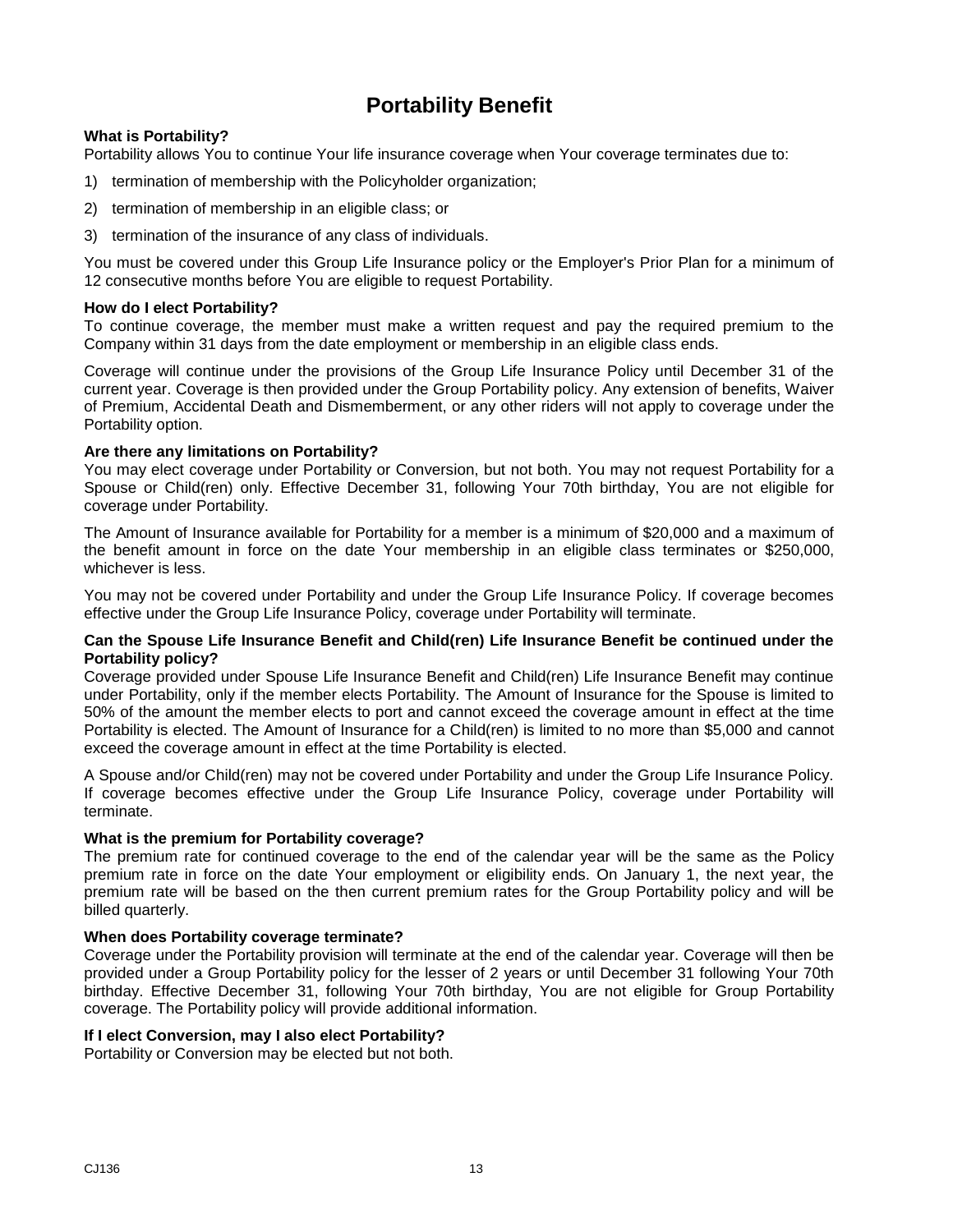### **Accelerated Death Benefit**

#### <span id="page-15-0"></span>**ANY BENEFIT PAID UNDER THIS PROVISION MAY BE TAXABLE***.* **IF SO, YOU OR YOUR BENEFICIARY MAY INCUR A TAX OBLIGATION. AS WITH ALL TAX MATTERS, YOU SHOULD CONSULT YOUR PERSONAL TAX ADVISOR TO ASSESS THE IMPACT OF THIS BENEFIT.**

#### **What is the Accelerated Death Benefit?**

Upon diagnosis of a Terminal Illness or Injury, You may make a one-time election to accelerate a partial payment of death benefits.

#### **How will the amount I receive be determined?**

The amount available for acceleration will be the Amount of Insurance provided under the Group Life Insurance Policy less any reductions that would occur within twelve months of the request. The maximum benefit is 75% of the Amount of Insurance. See the minimum and maximum benefit limitations below.

| Example: | The Amount of Insurance                                        | $$20,000*$ |
|----------|----------------------------------------------------------------|------------|
|          | Accelerated Death Benefit Requested (50%)                      | 10.000     |
|          | Accelerated Death Benefit Payment                              | 10.000     |
|          | Balance Payable at Death (subject to any scheduled reductions) | \$10,000   |

\*The above example assumes no scheduled reductions within 12 months.

#### **What is a Terminal Illness or Injury?**

A Terminal Illness or Injury is any non-correctable medical condition that, in the physician's best medical judgment, will result in Your death within 12 months from the date of the physician's certification. The Terminal Illness or Injury must be diagnosed after Your effective date under the Group Life Insurance Policy to which this Accelerated Death Benefit Provision is included.

#### **What is the minimum and maximum amount available as an Accelerated Death Benefit?**

The minimum Accelerated Death Benefit that may be elected is \$2,500. If 75% of the Amount of Insurance provided under all Kansas City Life Insurance Company Group Master Policies is less than \$2,500, no benefit will be available. The maximum Accelerated Death Benefit available on any one Insured Individual under all Kansas City Life Insurance Company Group Master Policies which have the Accelerated Death Benefit Provision is \$200,000.

#### **How will election of an Accelerated Death Benefit affect my remaining Amount of Insurance?**

When an Accelerated Death Benefit is paid, the Amount of Insurance will be reduced by the amount of the Accelerated Death Benefit. The remaining Amount of Insurance will be paid according to the terms of the Group Life Insurance Policy, subject to any reduction and termination provisions. Also, any amount You could otherwise have converted to an individual contract will be reduced by the amount of the Accelerated Death Benefit.

#### **How do I request an Accelerated Death Benefit?**

You may claim the Accelerated Death Benefit by forwarding to the Company a physician's certification satisfactory to the Company and a completed claim form, executed by You. Claim forms are available from the Company. The Company reserves the right to request additional medical information from any physician or institution that may have provided treatment for the Terminal Illness or Injury. The Company may require You to be examined by a physician of their choice and at their expense.

The Company reserves the right to require the written consent of any assignee or creditor Beneficiary. Irrevocable beneficiaries must consent in writing to payment of the Accelerated Death Benefit.

If You die after a request for an Accelerated Death Benefit is submitted but before an Accelerated Death Benefit is paid, no Accelerated Death Benefit will be payable.

A Physician is a licensed doctor of medicine (M.D.) or licensed doctor of osteopathy (D.O.) operating within the scope of licensure. This does not include You, Your parents, Spouse, Children, stepchildren, aunts, uncles, grandparents, grandchildren, siblings, or in-laws.

This provision terminates on the date the Group Life Insurance Policy terminates for any reason.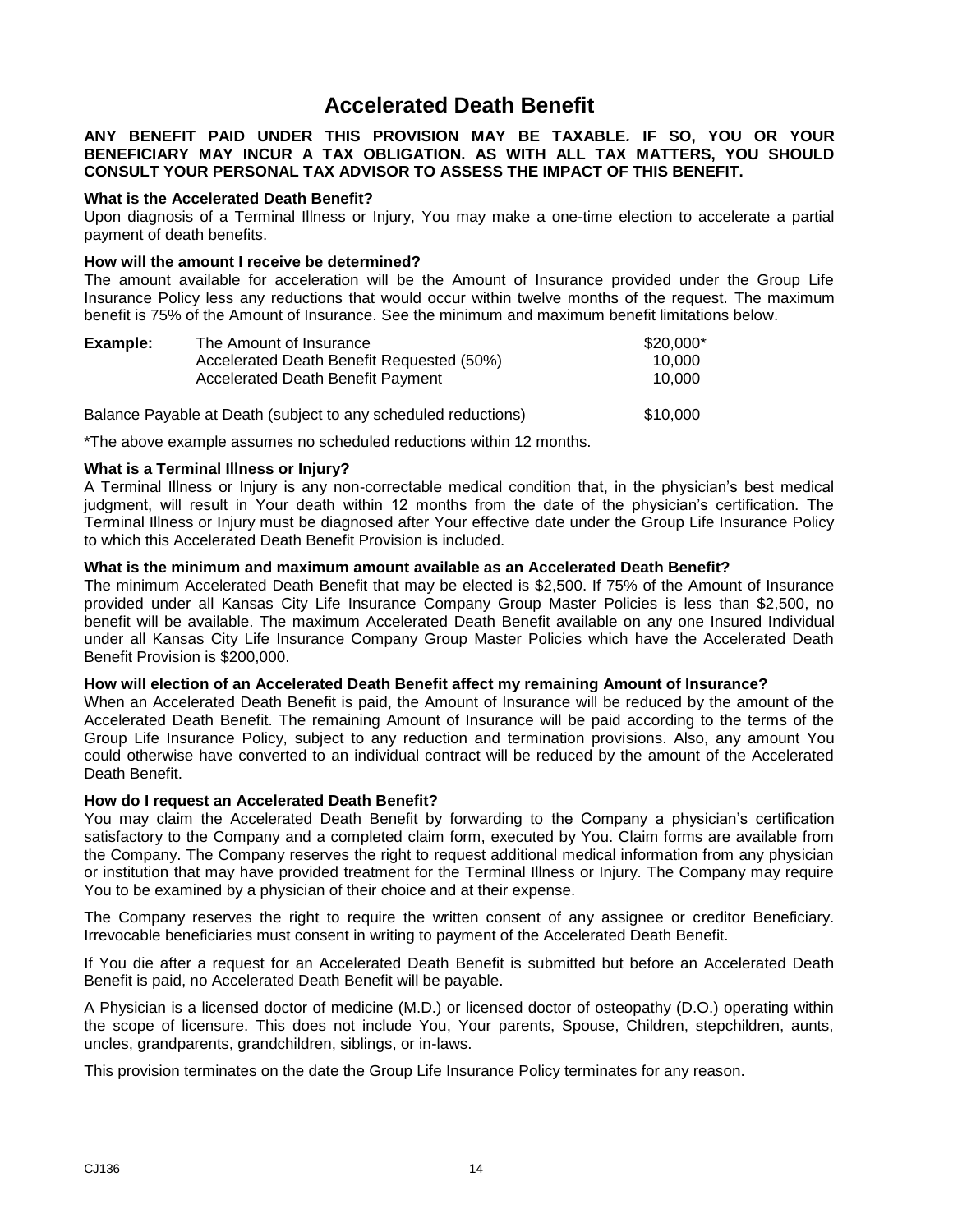## **Spouse Life Insurance Benefit**

#### <span id="page-16-0"></span>**What is the benefit for Spouse Life Insurance Benefit coverage?**

The Company will pay the amount due as determined from Your Enrollment Form, as approved by the Company, upon receiving proof of a Spouse's death while Spouse Life Insurance Benefit is in force. At the time of the Spouse's death, You must be insured with respect to the Spouse. Coverage is effective only if elected on the Enrollment Form and approved by the Company.

#### **Who is included as an eligible Spouse under the Group Life Insurance Policy?**

Your Spouse, from whom You are not legally separated or divorced, is eligible for insurance. A Spouse will not include any person who is eligible under the Group Life Insurance Policy as a member. A Spouse who is a full-time member of the armed forces of any country is not eligible for insurance.

#### **Who is eligible for Spouse Life Insurance Benefit coverage under the Group Life Insurance Policy?**

All classes of eligible individuals under the Group Life Insurance Policy, unless otherwise indicated, will be eligible for Spouse Life Insurance Benefit. You will be eligible on the later of:

- 1) the date You are eligible for insurance under the Group Life Insurance Policy; or
- 2) the date You first acquire a Spouse.

#### **When will my Spouse Life Insurance coverage begin?**

Your Spouse's insurance will take effect on the latest of:

- 1) the date Your insurance under the Group Life Insurance Policy is effective;
- 2) the date You first acquire a Spouse;
- 3) the date You complete an application for Spouse coverage; or
- 4) the date Evidence of Insurability, if any, is approved by the Company.

If You complete an application for Spouse insurance more than 31 days after becoming eligible for Spouse insurance, such insurance will not be effective until You provide evidence of the Spouse's insurability, and it is approved by the Company.

For a Spouse, if on the date the Spouse is to become covered:

- 1) for increased benefits; or
- 2) for a new benefit;

The Spouse is:

- 1) confined in a hospital; or
- 2) Confined Elsewhere;

Such coverage will not start until the Spouse:

- 1) is discharged from the hospital; or
- 2) is no longer Confined Elsewhere;

and has engaged in all the normal and customary activities of a person of like age and gender, in good health, for at least 15 consecutive days.

**Confined Elsewhere** means the Spouse is unable to perform, unaided, the normal functions of daily living, or leave home or other place of residence without assistance.

#### **If a Spouse dies, who will receive the proceeds?**

Any amount that is payable upon death of Your Spouse will be paid, unless otherwise provided, to You, if living, otherwise to Your estate or legal successors.

#### **Under what circumstances will my Spouse Life Insurance Benefit coverage be terminated?**

The insurance of a Spouse terminates on the earliest of the following dates:

- 1) 31 days after the end of the period for which premiums have been paid for Your Spouse insurance;
- 2) the date the Spouse Life Insurance Benefit terminates;

 $CJ136$  and  $15$ 3) the date the member's insurance under the Group Life Insurance Policy terminates; or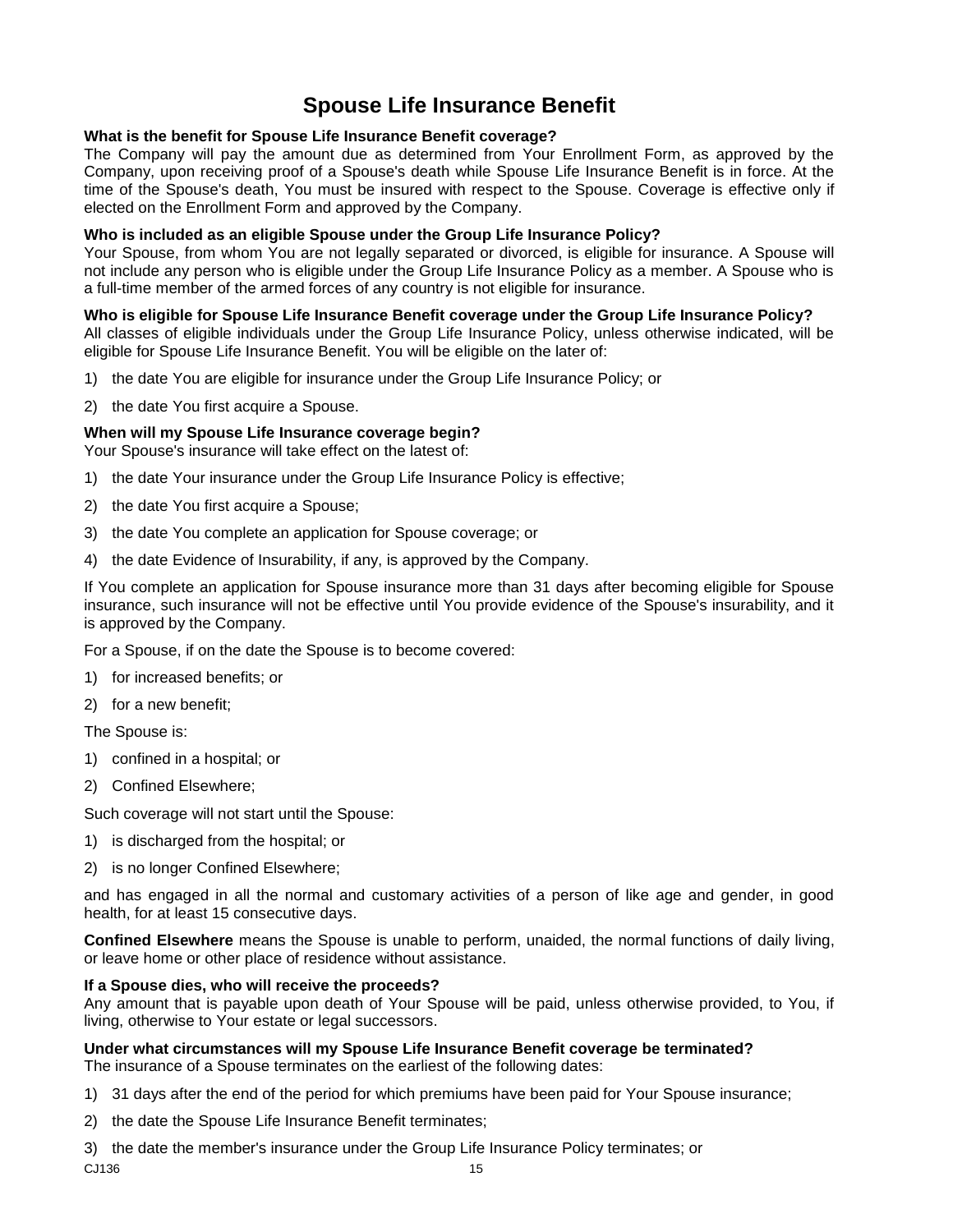4) the date the Spouse is no longer a Spouse as defined.

#### **What rights does my Spouse have to convert to a different policy?**

The Spouse's insurance may be converted to a new individual policy of life insurance, other than term insurance, if the Spouse's insurance terminates because:

- 1) Your insurance ceases; or
- 2) the Spouse is no longer a Spouse as defined.

The conditions and limitations in the Life Insurance section will apply to Spouse Conversion. In no case will the Amount of Insurance under the new individual policy be greater than the amount in force for such Spouse at the time of termination. If the Spouse is not legally able to apply for individual life insurance, a person legally entitled to act on the Spouse's behalf may exercise the Conversion privilege.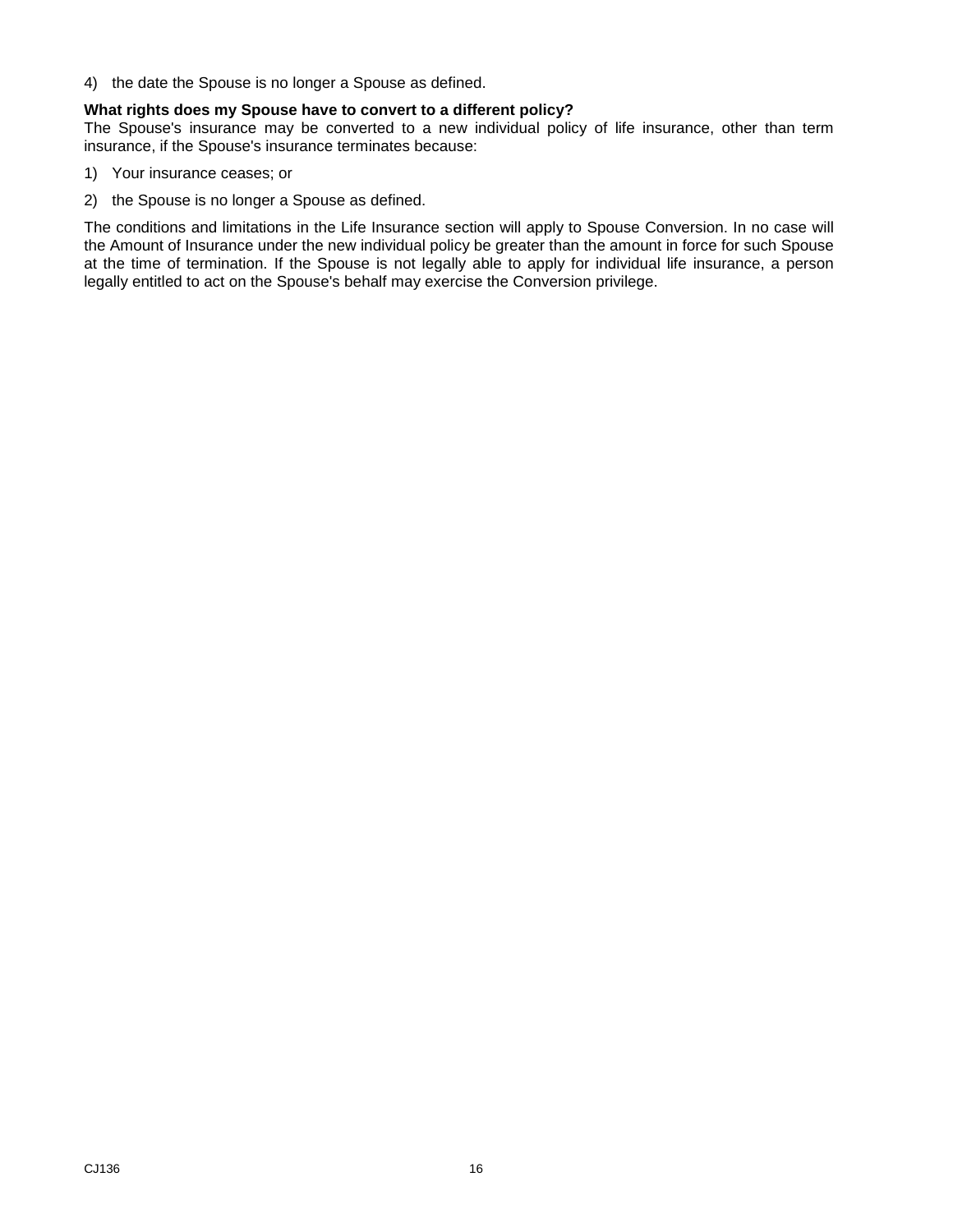## **Child(ren) Life Insurance Benefit**

#### <span id="page-18-0"></span>**What is the coverage provided under the Child(ren) Life Insurance Benefit?**

The Company will pay the amount due as determined from Your Enrollment Form, as approved by the Company, upon receiving proof of a Child's death while Child(ren) Life Insurance Benefit is in force. At the time of the Child's death, You must be insured with respect to the Child. Coverage is effective only if elected on the Enrollment Form and approved by the Company.

#### **Who is included as an eligible Child(ren) under the Group Life Insurance Policy?**

Eligible Child(ren) are each unmarried Child who is:

- 1) under 19 years of age;
- 2) 19 years of age, or to age 25, if the Child:
	- a) is a full-time student. A full-time student is a dependent Child who attends an accredited high school, college, university, technical school, trade school or vocational school on a full-time basis as defined by the school. It is the responsibility of the Insured Individual to provide Kansas City Life with evidence of a dependent's full-time student status. This documentation must be provided by the school and include the semester enrolled and the number of credit hours at the time of a claim.
- 3) age 19 or over if the Child:
	- a) is incapable of earning a living due to mental or physical handicap on the day before reaching the age limit;
	- b) depends on You for more than half of his or her support on the day before reaching the age limit; and
	- c) remains incapacitated and dependent as described. You must submit proof of incapacity and dependency to the Company within 31 days after the Child reaches the age limit. The Company can require proof of continued incapacity and dependency but not more than once each year after the two-year period following the Child reaching that age limit.

Child(ren) includes only:

- 1) Your natural Child or adopted Child; and/or
- 2) Your stepchild, grandchild, or other Child who lives with You in a regular parent-child relationship and for whom You (or Your Spouse who lives with You) have legal custody ordered by a court of competent jurisdiction.

A Child will not include any person who is eligible under the Group Life Insurance Policy as a member. No person will be considered a Child of more than one member under the Group Life Insurance Policy. A Child who is a full-time member of the armed forces of any country is not eligible for insurance.

**Who is eligible for Child(ren) Life Insurance Benefit coverage under the Group Life Insurance Policy?** All classes of eligible individuals under the Group Life Insurance Policy, unless otherwise indicated, will be eligible for Child(ren) Life Insurance Benefit. You will be eligible on the later of:

- 1) the date You are eligible for insurance under the Group Life Insurance Policy; or
- 2) the date You first acquire a Child(ren).

#### **When will the Child(ren) Life Insurance coverage begin?**

Your Child(ren) insurance will take effect on the latest of:

- 1) the date Your insurance under the Group Life Insurance Policy is effective;
- 2) the date You first acquire a Child(ren);
- 3) the date You complete an application for Child(ren) coverage; or
- 4) the date Evidence of Insurability, if any, is approved by the Company.

If You complete an application for Child(ren) Life Insurance Benefit more than 31 days after becoming eligible for Child(ren) Life Insurance Benefit, such insurance will not be effective until You provide evidence of the Child(ren)'s insurability, and it is approved by the Company.

For Child(ren), if on the date a Child(ren) is to become covered: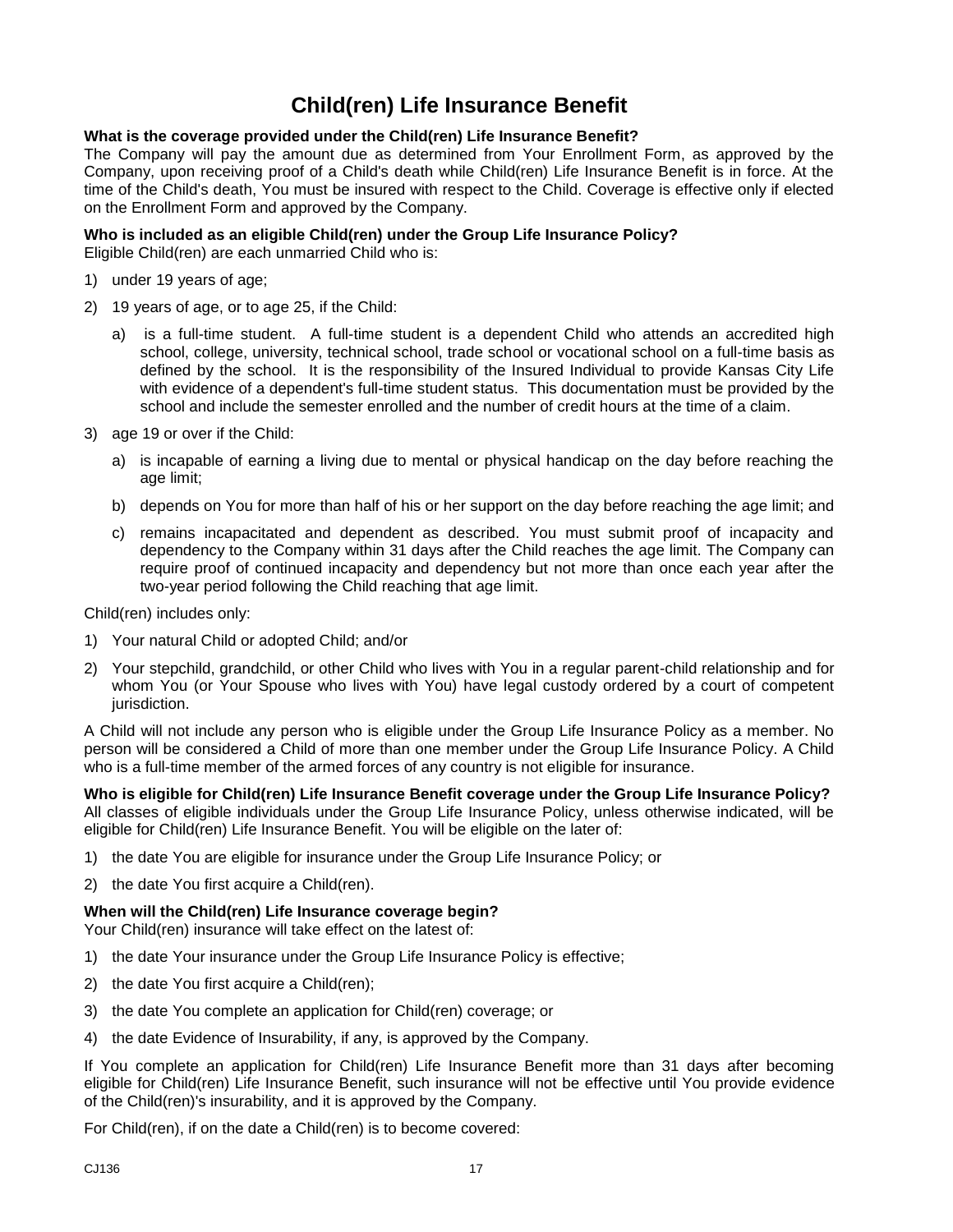- 1) for increased benefits; or
- 2) for a new benefit;

the Child(ren) is:

- 1) confined in a hospital; or
- 2) Confined Elsewhere;

Such coverage will not start until the Child(ren):

- 1) is discharged from the hospital; or
- 2) is no longer Confined Elsewhere;

and has engaged in all the normal and customary activities of a person of like age and gender, in good health, for at least 15 consecutive days.

**Confined Elsewhere** means the Child(ren) is unable to perform, unaided, the normal functions of daily living, or leave home or other place of residence without assistance.

#### **If a Child dies, who will receive the proceeds?**

Any amount that is payable upon death of any insured Child will be paid, unless otherwise provided, to You, if living, otherwise to Your estate or legal successors.

#### **Under what circumstances will Child(ren) Life Insurance Benefit coverage be terminated?**

The insurance of a Child(ren) terminates on the earliest of the following dates:

- 1) 31 days after the end of the period for which premiums have been paid for the Child(ren) Life Insurance Benefit;
- 2) the date the Child(ren) Life Insurance Benefit terminates;
- 3) the date Your insurance under the Group Life Insurance Policy terminates; or
- 4) the date the Child is no longer a Child as defined.

#### **What rights does my Child have to convert to a different policy?**

The Child's life insurance may be converted to a new individual policy of life insurance, other than term insurance, if the Child's insurance terminates because:

- 1) Your insurance ceases; or
- 2) the Child is no longer a dependent as defined.

The conditions and limitations in the Life Insurance section will apply to Child(ren) Conversion. In no case will the Amount of Insurance under the new individual policy be greater than the amount in force for such Child at the time of termination. If the Child is not legally able to apply for individual life insurance, a person legally entitled to act on the Child's behalf may exercise the Conversion privilege.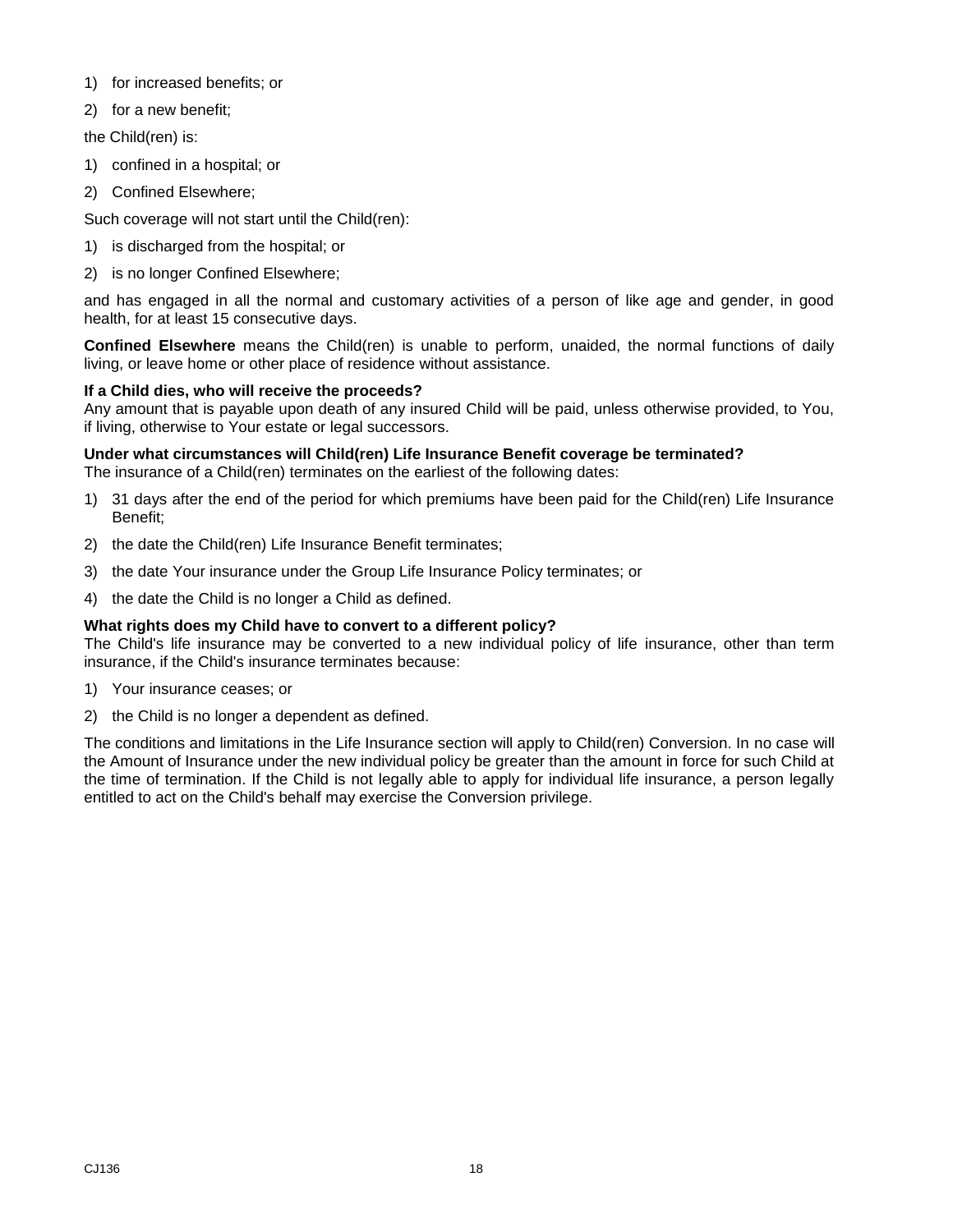## **Waiver of Premium Benefit**

<span id="page-20-0"></span>*(This coverage is not available for Conversion or Portability.)*

#### **What is the definition of Total Disability/Totally Disabled?**

Total Disability means disability which prevents You from engaging in the material and substantial duties of any gainful business or occupation, for which You are or could reasonably become qualified by reason of education, training or experience.

Total Disability requires:

- 1) the regular attendance by a licensed physician other than You or a family member;
- 2) that disability occurs while the Waiver of Premium benefit is in force with respect to You and is the result of sickness or bodily injury; and
- 3) that disability began prior to the policy anniversary date when Your age is 60.

#### **What is the Waiver of Premium benefit?**

The Company will waive the payment of Your life insurance premiums for coverage under the Group Life Insurance Policy, excluding Accidental Death and Dismemberment, if You are Totally Disabled for a minimum of 9 months.

#### **What risks are not covered under the Waiver of Premium benefit?**

Premiums will not be waived if disability results from:

- 1) any intentionally self-inflicted injury, suicide, or suicide attempt, whether sane or insane;
- 2) war, or any act of war, whether declared or undeclared;
- 3) any injury received while in any armed service of a country which is at war or engaged in armed conflict;
- 4) taking part in a riot or insurrection or an act of riot or insurrection; or
- 5) participation in an illegal occupation or activity or attempt to commit a felony.

#### **What are the proof of disability requirements?**

Satisfactory written proof of Total Disability must be received by the Company before premiums will be waived. Proof must be given to the Company:

- 1) during Your lifetime and continued Total Disability; and
- 2) within one year after Total Disability begins.

#### **Does the Company require proof of continued disability?**

Yes. After initial proof of Total Disability, the Company may require, at reasonable intervals, proof that You are still Totally Disabled. However, after two years of continuous Total Disability, proof will not be required more often than once a year. The Company may require You to be examined by a medical examiner chosen by the Company and at its expense. If You fail to submit any required proof or refuse to be examined as required by Us, then Your coverage may terminate.

#### **What should be done when I recover or return to work?**

You should give immediate notice to the Company when You recover from Total Disability or return to work.

#### **Should premiums continue to be paid prior to a disability claim being approved?**

Yes. Premiums due before a Total Disability claim is approved should be paid prior to the expiration of the grace period. If the claim is approved, any premium paid which is eligible for waiver will be refunded.

#### **Does the Waiver of Premium benefit continue if coverage ceases under the Group Life Insurance Policy?**

If coverage ceases under the Group Life Insurance Policy, after You qualify for Waiver of Premium, Your coverage will not be affected.

#### **What Amount of Insurance will be waived under this benefit?**

The Amount of Insurance for which premiums will be waived and for which a death benefit may be paid, will be the Amount of Life Insurance, excluding Accidental Death and Dismemberment, shown in Your Enrollment Form, as approved by the Company. However, the death benefit cannot exceed the amount in force on the date disability commenced and will be subject to all benefit reductions and termination provisions in the Group Life Insurance Policy.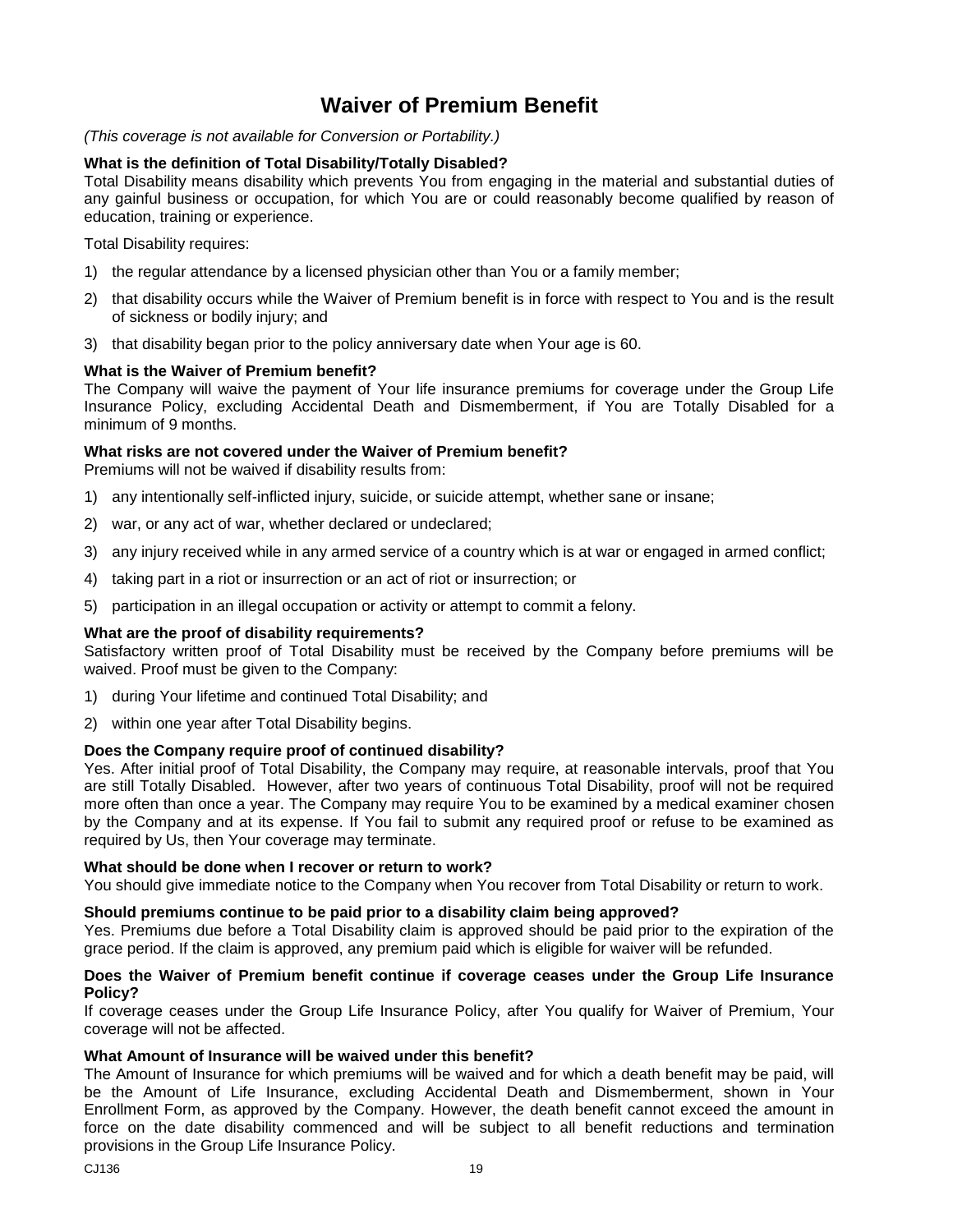#### **When will insurance terminate under this provision?**

This benefit terminates on the earliest of:

- 1) the first day You cease to be Totally Disabled;
- 2) the date You fail to supply proof of continuous disability as required above;
- 3) the date You fail to be examined as required above;
- 4) the date You attain age 65;
- 5) the date You return to active full-time work; or
- 6) the date You are Retired.

Following the termination of this benefit:

- 1) if You are then eligible for insurance under the Group Life Insurance Policy, insurance will be subject to all the provisions of the Group Life Insurance Policy; or
- 2) if You are not then eligible for insurance under the Group Life Insurance Policy, You will be entitled to Conversion or Portability.